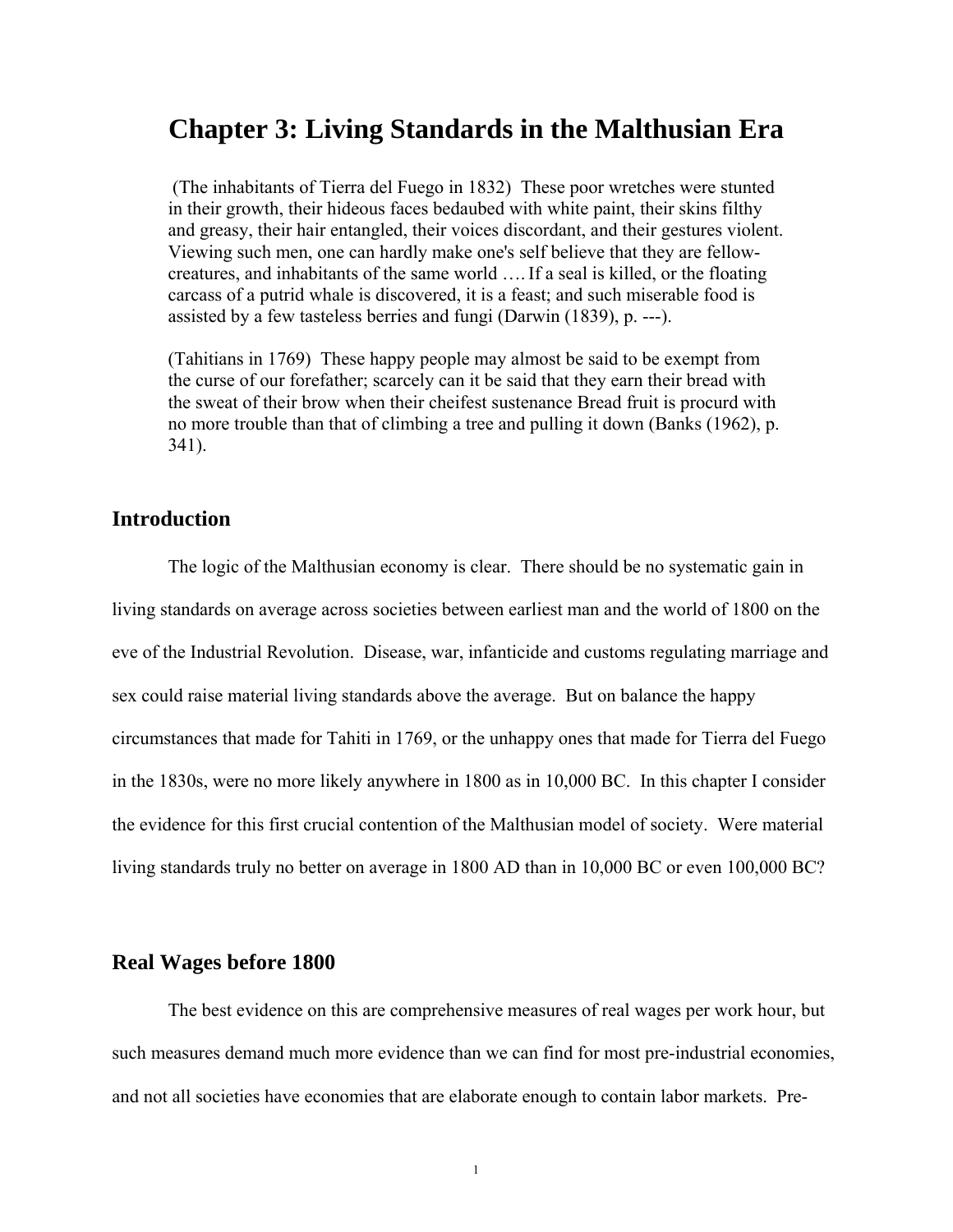industrial England, however, has a uniquely well documented wage and price history. The relative stability of English institutions after 1066, and the early development of markets, allowed a large number of documents with wages and prices to survive in the records of churches, monasteries, colleges, charities, and local and national government. These documents have been the basis of many studies of pre-industrial wages and prices.<sup>1</sup> Using these we can construct a relatively comprehensive estimate of nominal wages, and of the prices of consumption goods, back to the year 1208-9. 1209 is in the reign of King John, and the struggle between the king and the feudal barons over their respective rights that lead after the defeat of John to the Magna Carta of 1215.

The weights for expenditures in the cost of living index are derived mainly from budget studies of manual workers expenditures collected in the years 1786-1854, when social commentators began to collect such information on a large scale, as summarized by Sarah Horrell. The Horrell average budget shares, together with earlier evidence for London manual workers from Vanderlint (1734), are given in table 1. Since, as we shall see real living standards in England do not vary by more than about 2:1 over the years 1200-1800, we use the same set of weights for the major categories of expenditure throughout these years.

 At the living standards of English workers typical of the years before 1860 food constituted the major expenditure, and I assume in estimating real wages trends in England that workers spent 68% of their incomes on food. For bread and flour, the staple article that formed the largest single share of workers' expenditures, I use the price of wheat. Both bread and flour

 $\overline{a}$ 

<sup>1</sup> Most notable are those of James E. Thorold Rogers, William Beveridge, Elizabeth Gilboy, Henry Phelps-Brown and Sheila Hopkins, Peter Bowden, David Farmer, Bernard Eccleston, Donald Woodward, Steve Rappaport, Jeremy Boulton, and Charles Feinstein. Rogers (1866, 1888a, 1888b, 1902), Beveridge (1936, 1939), Gilboy (1934), Phelps Brown and Hopkins (1954,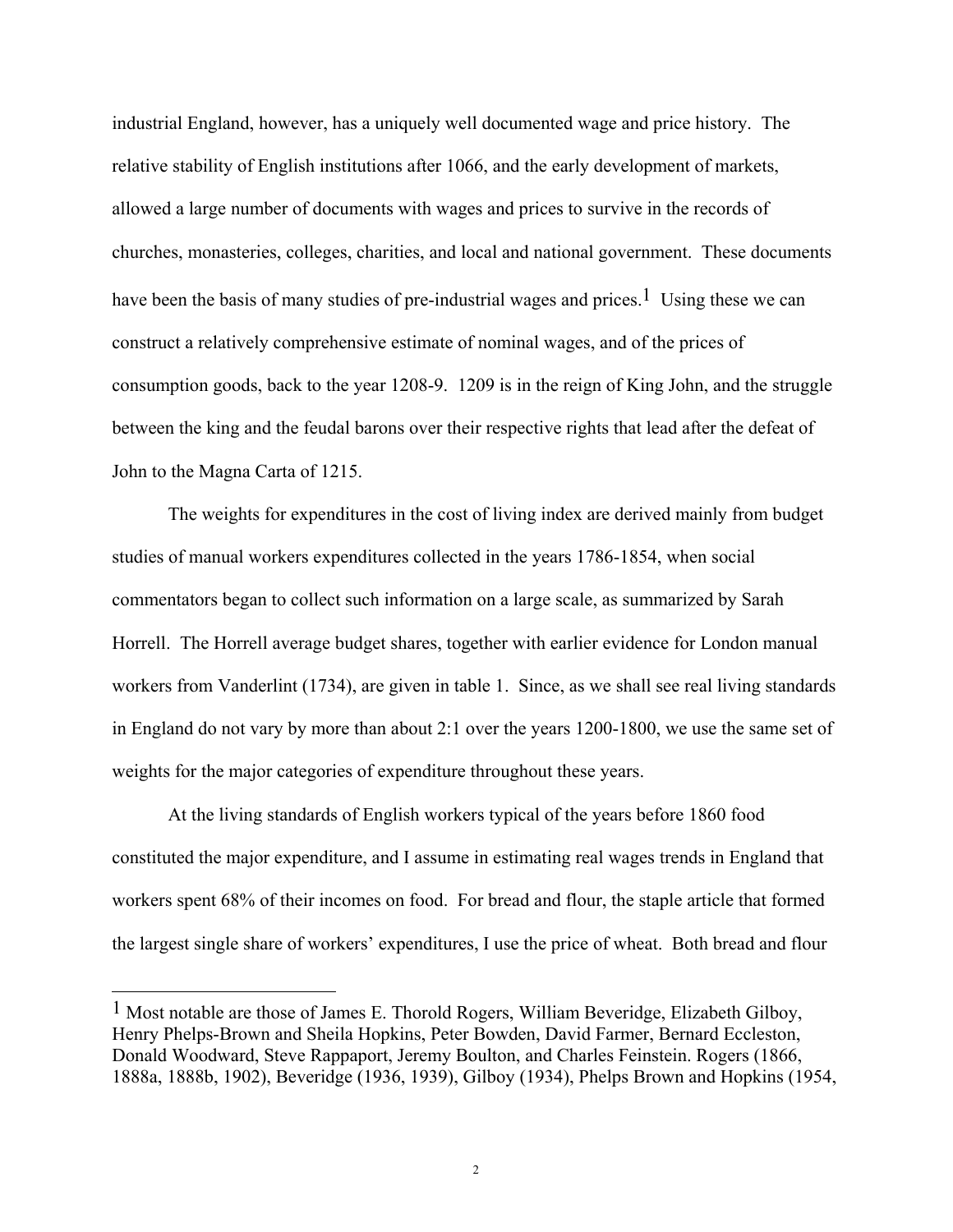had very different qualities that are hard to control for over long time intervals, and the cost of wheat was a very large share of the cost of flour and bread. Further the available bread prices until well into the nineteenth century were those for bread in London, whose price was regulated by statute until 1815. Using wheat avoids all these quality issues. Further a breakdown of the costs of bread baked for the Navy in 1767 given by Beveridge suggests that the price of flour and bread should move closely in line with that of wheat, since wheat constituted 92% of the costs of making bread, and would be an even larger share of the costs of flour.

| Wheat | 91.7%   |
|-------|---------|
| Salt  | $0.8\%$ |
| Yeast | $1.0\%$ |
| Fuel  | 3.3%    |
| Wages | $3.0\%$ |

**The Composition of Bread Costs, 1767** 

Over time the ratio of the assize price of bread in London to the cost of wheat changes markedly. Thus the ratio of the price of 4 lbs. of bread in London in pence to the price of a bushel of wheat in England in shillings falls from an average of 1.36 in 1670-1769 to 1.14 in the years 1770-1799, but then bounces back up to 1.32 in the years 1820-69 when the assize was abolished.2 Given the cost shares noted above this would not be possible if the bread was of constant quality. The quality of bread would vary according to what fraction of the wheat was incorporated in the flour. Thus it has seemed more prudent to use the price of wheat as a proxy for bread and flour, and include an increased allowance for salt, fuel, and services in the cost of living index to cover the manufacturing cost. The costs of barley meal and oatmeal were

 $\overline{a}$ 

<sup>1956),</sup> Bowden (1967, 1985), Farmer (1988, 1991), Eccleston (1976), Rappaport (1989), Woodward (1995), Boulton (1996, 2000), Feinstein (2000). 2 Webb and Webb (1904).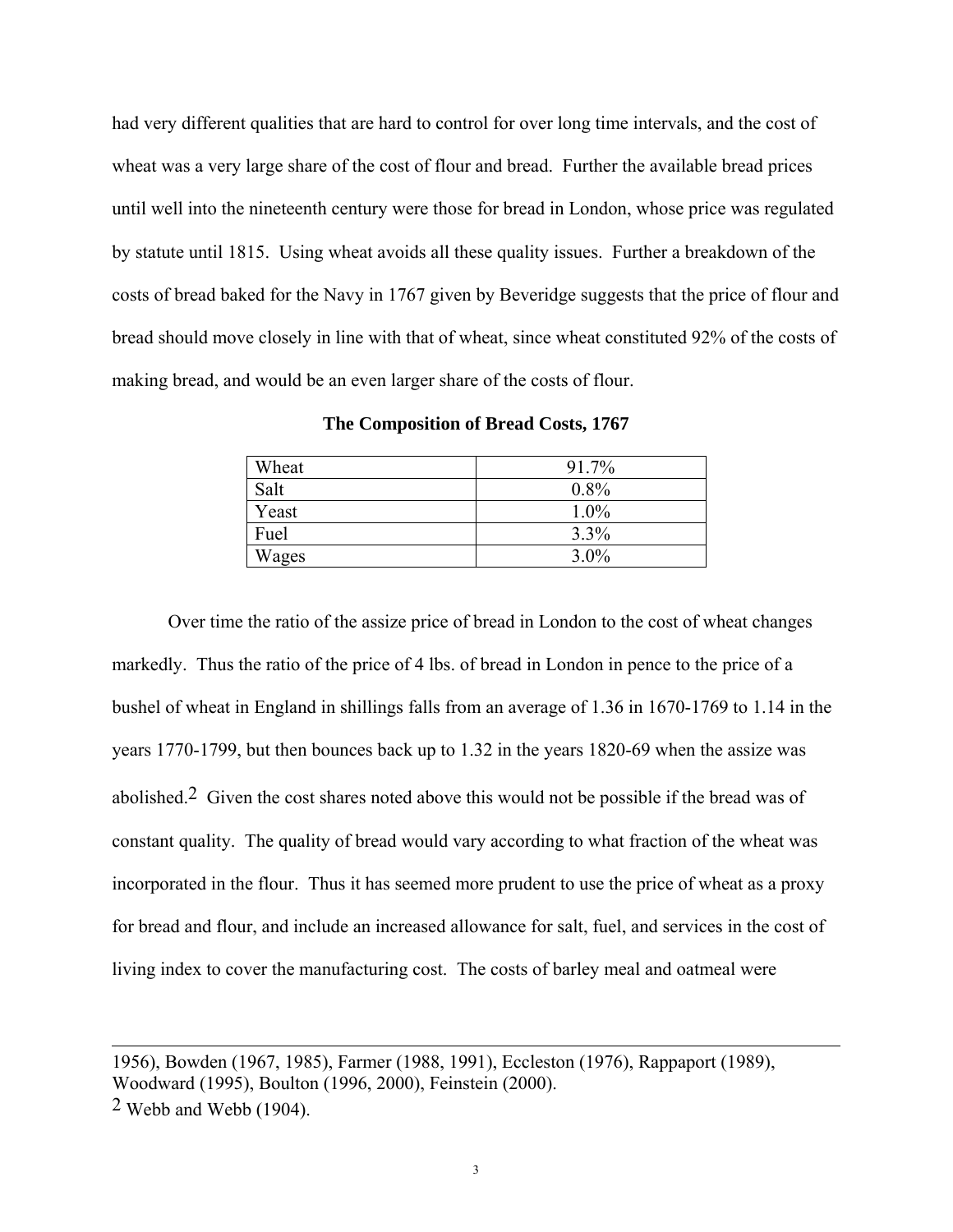similarly proxied by the prices of barley and oats. Together these basic grains and potatoes formed 31% of the cost of living index.

Even in England meat prices by the pound can be found only after 1540. Before this meat was typically quoted by the live animal, the carcass, the quarter carcass, or such cuts as the leg, not by weight. Earlier scholars such as Phelps Brown and Hopkins thus use live animal prices as a proxy for meat prices in the years before the 1580s. However, this assumes that in the long interval 1260-1600 there was no change in average animal sizes. This is a dangerous assumption given other evidence that medieval animals were much smaller than those of the nineteenth century. So for the years before 1540 I approximate meat prices using the one animal product where there is abundant evidence of prices by the pound, which is suet or tallow, and also the price of a close substitute, fish. Since this was produced jointly with meat the hope is that the prices of the two would move together.

 Sugar is calculated based on the price of sugar alone in later years, but earlier on the prices of both sugar and honey. For fuel I use an average of the price of faggots, turf and charcoal until the 1450s, an average of faggot and turf, charcoal and coal prices from 1450-1830, and after 1830 the price of coal alone.<sup>3</sup> For light and soap I use the prices of tallow candles from 1280 on, and of tallow the main input in making tallow candles, for the earlier years. Towards the end of the period gas lighting was spreading in towns. Thus for light I use a mixture of gas light prices and candle prices for the years after 1810.

A major innovation in the cost of living series here is the inclusion of housing rental costs, which I estimate constituted 10% of the expenditure of workers by the nineteenth century. Rents controlling for housing quality are estimated for 1290-1869 using the methods discussed in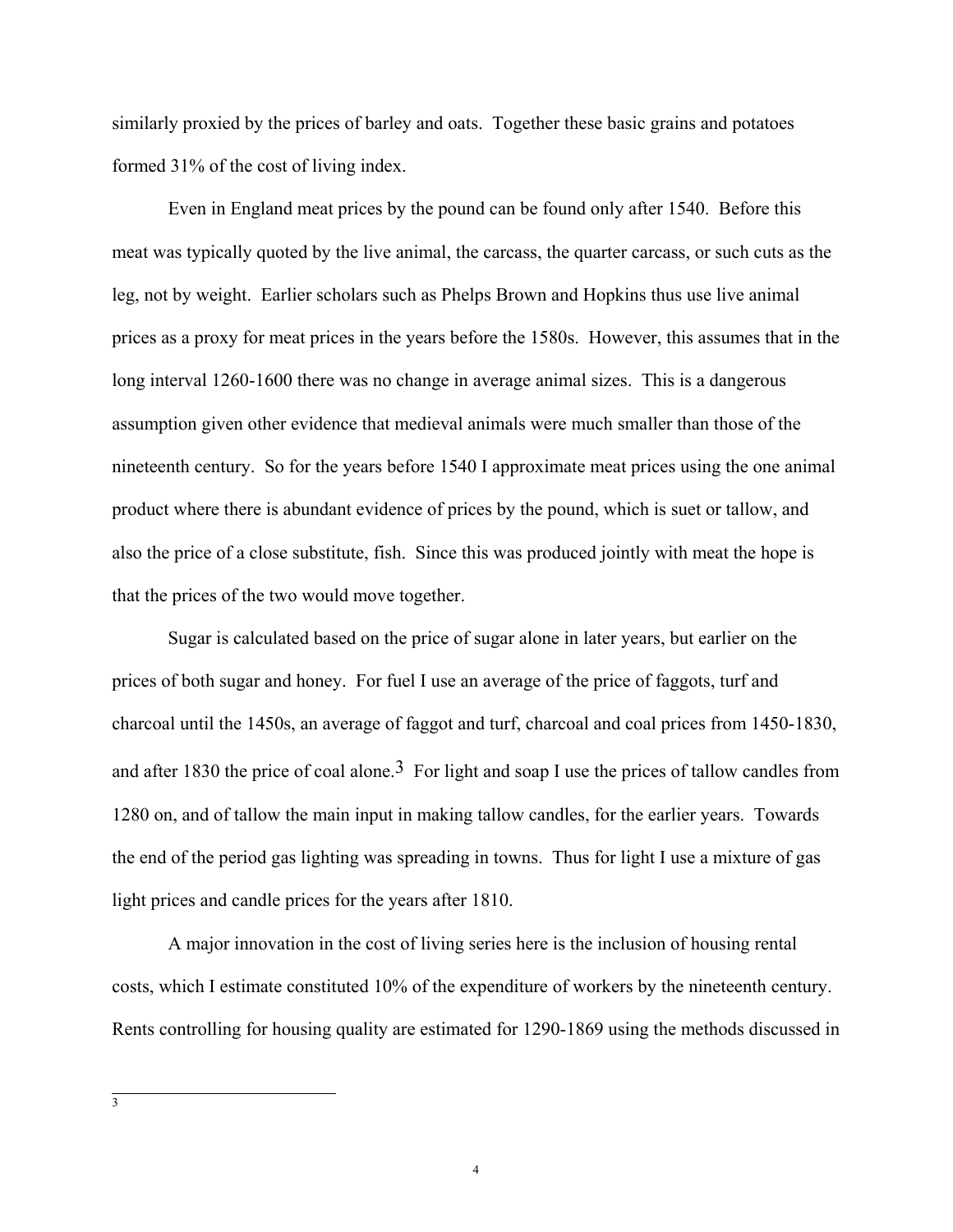Clark (2002). For the years before 1500 there is only one source of housing rents, a detailed study of medieval Winchester by Derek Keane (Keane (1985)). After this the range of sources is greater. For London I have properties leased by various London Companies: the Armorers and Braziers, Carpenters, Clothworkers, and Grocers. In addition a substantial set of leases exists for houses owned by the Almshouse in Saffron Waldon, Essex before 1700.

The cost of living series used here also has much improved estimates of clothing and bedding costs. These again are estimated to constitute about 10% of total expenditure. Much new data for the years 1580-1869 was collected from the records of clothing charities administered by London Guilds or parishes. The Clothworkers' Company in particular supplied a wealth of information on linen, cloth, stocking and shoe prices over these years. For the later years the clothing provided to the inhabitants of Wyatt's Almshouse administered by the Carpenters' Company gave a continuous series of prices.

Using these data we derive the series of real wages for England from 1200-9 to 1860-9 portrayed in figure 3, where the real wage in the decade 1800-9 is set at 100. These wages have been continued to 2000 using a general cost of living index. Though they are a bit higher by 1800, real wages show remarkably little gain in the 600 years from 1200 to 1800. In the first half of the thirteenth century they are at 73 percent of their level by 1800-9. Also the fluctuations within the six hundred year period are much more important than any long run upward trend. Thus in 23 of the 60 decades between 1200 and 1800 real wages are estimated to be above their level in 1800-9. And the highest real wage found in this interval is in the decade 1450-9, long before 1800.

The English experience also shows that while the Malthusian economy displayed stagnating material living standards, these were not necessarily low standards of living even by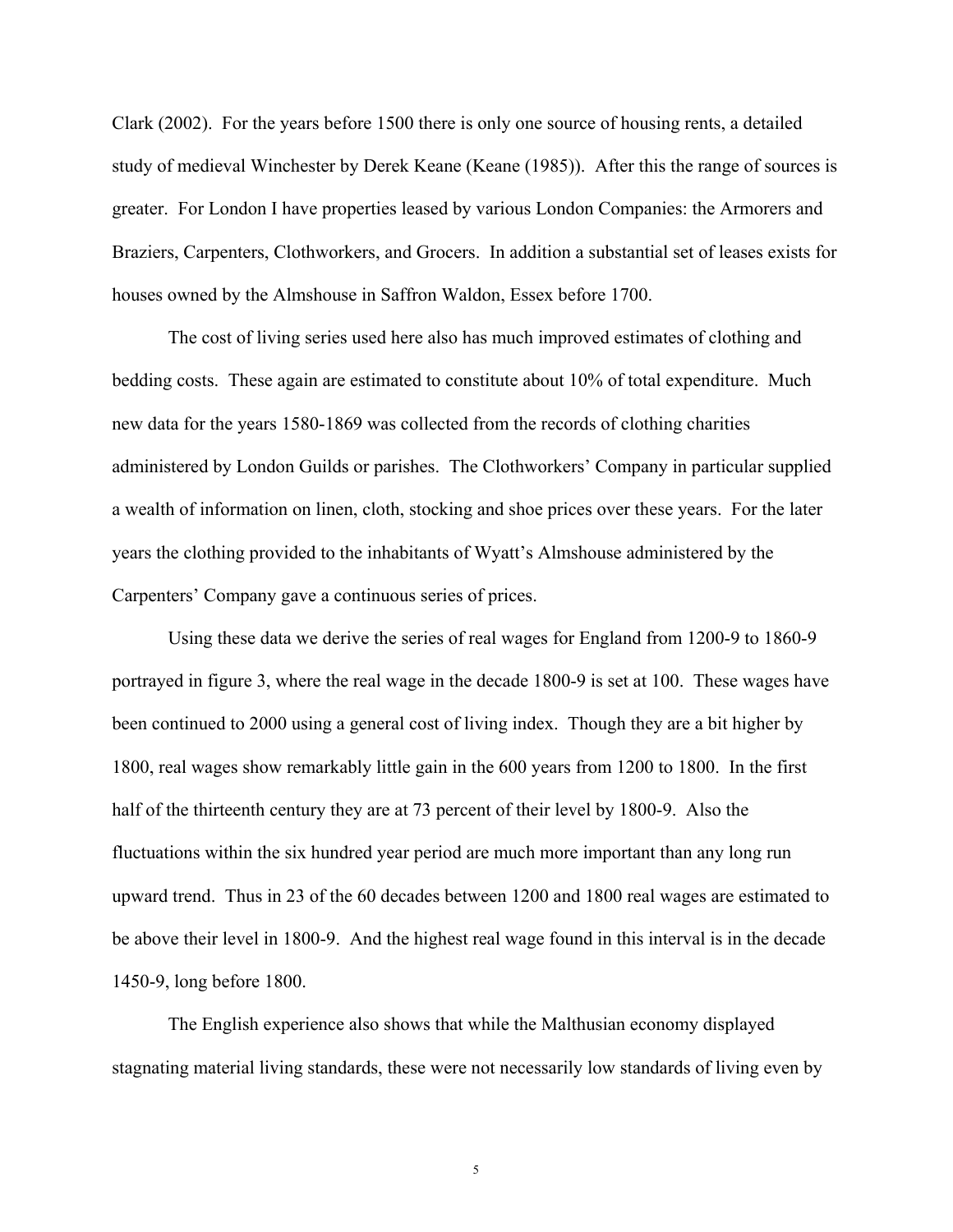the standards of many modern economies. I can also construct for England, given the abundance of data, at least a rough estimate of what total output per person was over time, and then see how this compares to modern economies. What we find is that though the technology in preindustrial Europe, as we shall see, was fairly primitive, material living standards were high compared to the poorer countries in the modern world. Thus figure 4 shows estimated real Gross Domestic Product per person in England in various epochs compared to India from 1873 on. Interestingly only in the 1990s does India achieve a GDP per person which exceeds that of England in the poorest periods of its history from 1250 to 1860.4 India in the years 1873 to 1939 had an output per person that was only half that of England before 1800, even for the lowest output years. And output per person in England in the fifteenth century was nearly four times that of India in the late nineteenth century.

This information on English living standards before 1800 thus illustrates that within any society under the Malthusian constraints wages and living standards can fluctuate by quite large amounts, and that societies subject to the Malthusian constraints were not necessarily particularly poor even by the standard of today's world.

 There is little information on real wages for any society earlier than England in 1200. One exception is Roman Egypt in the first three centuries AD where the extremely dry climate has preserved a significant amount of papyrus inscribed with economic information. From this we can infer the real wage, measured crudely in terms of lbs of wheat flour the wage would typically buy per day, and compare it with later societies. For day laborers in agriculture the message is that Egyptian workers of 250 AD were nearly as well off as English farm workers in

 $\overline{a}$ 

<sup>&</sup>lt;sup>4</sup>Real GDP per person is the sum of all goods and services in the economy produced domestically per person. It is not the same as real wages, but tends to be highly correlated with real wages.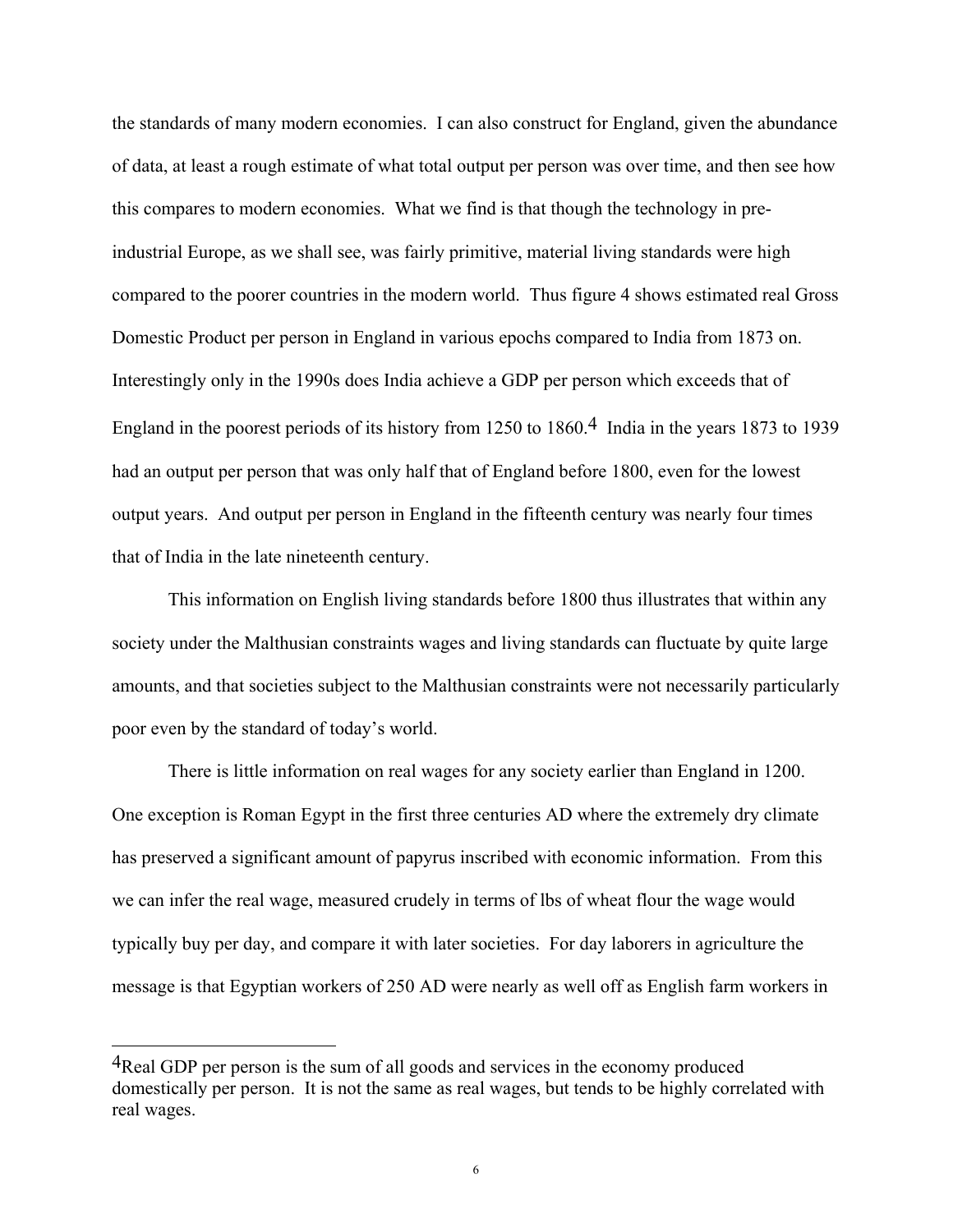1800-9. These workers were also as well paid as their counterparts in Egypt even up until the 1960s. They were also considerably better paid than Indian workers in many areas of India in 1900-14. Table 3 shows this comparison. Again there is no sign of any upward move in wages within the Malthusian era.

 Within Europe Bob Allen has computed real wages of building workers in major cities from 1500 on. Comparing 1500-49 to 1750-99 in 17 European cities across 9 countries real wages of building workers declined in 16 of these 17 cities, the sole exception being London (Allen (2001), p. 428). Thus again we see no evidence of any upward trend.

### **Human Stature as an Index of Living Standards**

j

 Real wages are available for only a small share of pre-industrial societies. If we are to measure living standards for most of the pre-industrial era we need to resort to more roundabout methods. One is how tall the average person was in different societies. The most obvious effect that better material living standards have is to make people taller. If you travel even now to a poor country such as India one of the things that will strike you immediately is how short people are. Thus the current average height of English and American males is 175 cm (68.9 in). In contrast males aged 25-39 in four southern states in India in 1988-90 had an average height of only 64.4 inches, a full 4.5 inches shorter than males in the USA or England.<sup>5</sup>

There is little sign in modern populations of any genetically determined differences in potential statute, except for some rare groups such as the pygmies of Central Africa. And the

<sup>5</sup>Brennan, McDonald and Shlomowitz (1997), p. 220. The states were Kerala, Tamil Nadu, Karnataka and Andhra Pradesh.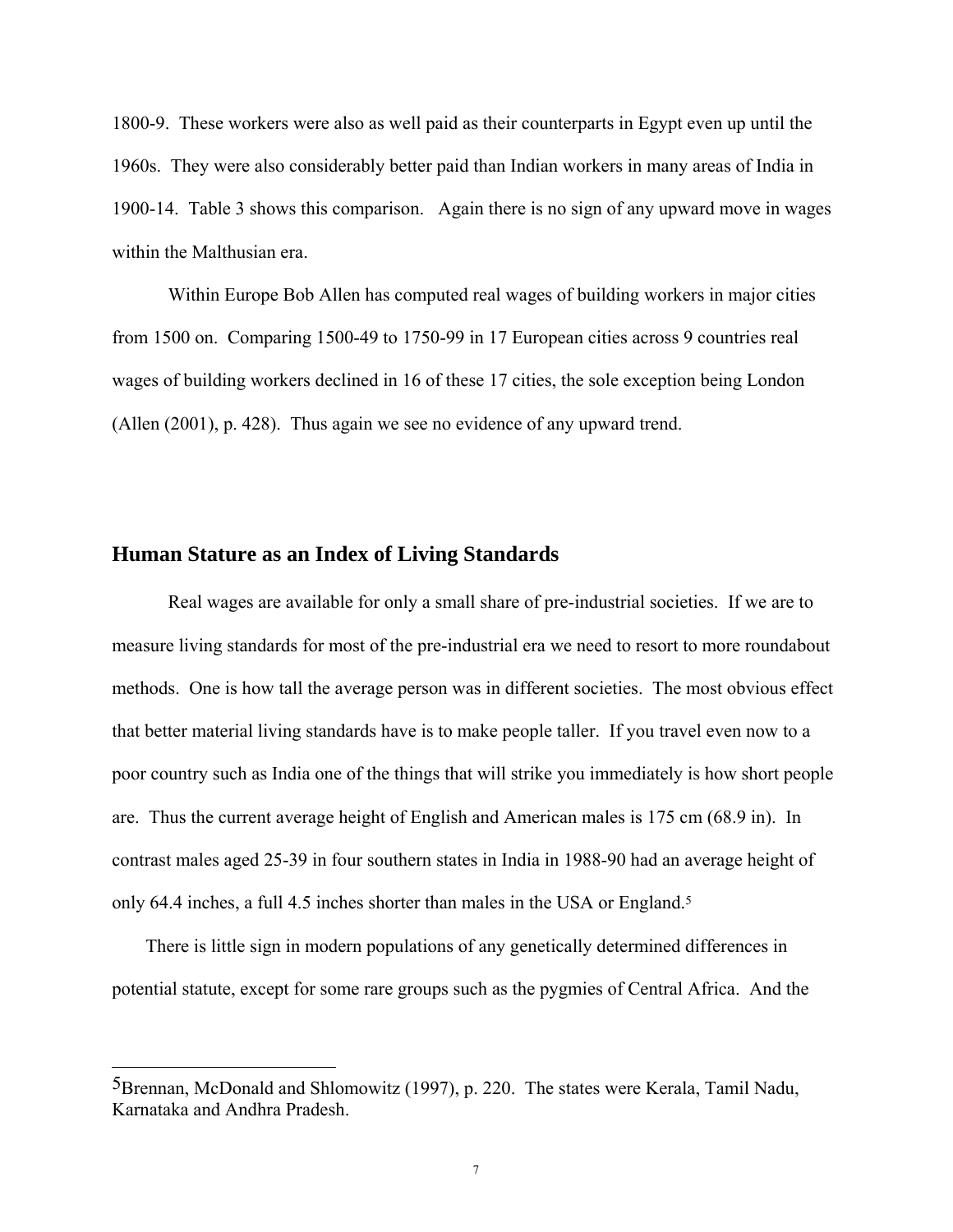positive correlation between health measures and height is well documented.6 Stature is determined by both childhood nutrition and the incidence of childhood illness. Episodes of ill health at growth phases can stop growth, and there is only partial catch up later. But both nutrition and the incidence of illness depend on average material living conditions. Evidence on the stature of the living tends again to come from only a few pre-industrial societies – typically from military records, or measurements of convicts, slaves and indentured servants for identification purposes. But through measurement of the long bones in skeletal remains we can get evidence on the stature of a much earlier set of pre-industrial societies.

We get evidence for heights of the living at the dawn of the modern era in 1800 mainly from evidence on military recruits or conscripts, convicts and indentured servants. All these measures, however, have to be treated carefully because of potential selection biases. There are often height minima for soldiers, for example. Table 4 shows a summary of this evidence for the years around 1800 for Britain, France, the Netherlands, Sweden and the USA as compiled by Richard Steckel and Roderick Floud. Clearly at the onset of the Industrial Revolution heights of European males were intermediate between those of the modern US and Europe, and those of modern India. But also there was clearly a lot of variation across European societies, with French and Dutch heights little greater than for modern India, and US heights not much less than that of modern developed economies.

 In comparison the people of Tahiti in 1769, with their stone age technology, seem likely to have been as tall or taller than the English in 1800. Joseph Banks on the Endeavour expedition of 1769 noted that the tallest Tahitian he measured was 75.5 inches (Banks (1962), p. 334).7

 $\overline{a}$ 

<sup>6</sup> Steckel (1995).

<sup>7</sup>Tahiti was first contacted by Europeans with the arrival of the British with Captain Wallis in the *Dolphin* in 1767. This was quickly followed by de Bougainville's French ships in 1768.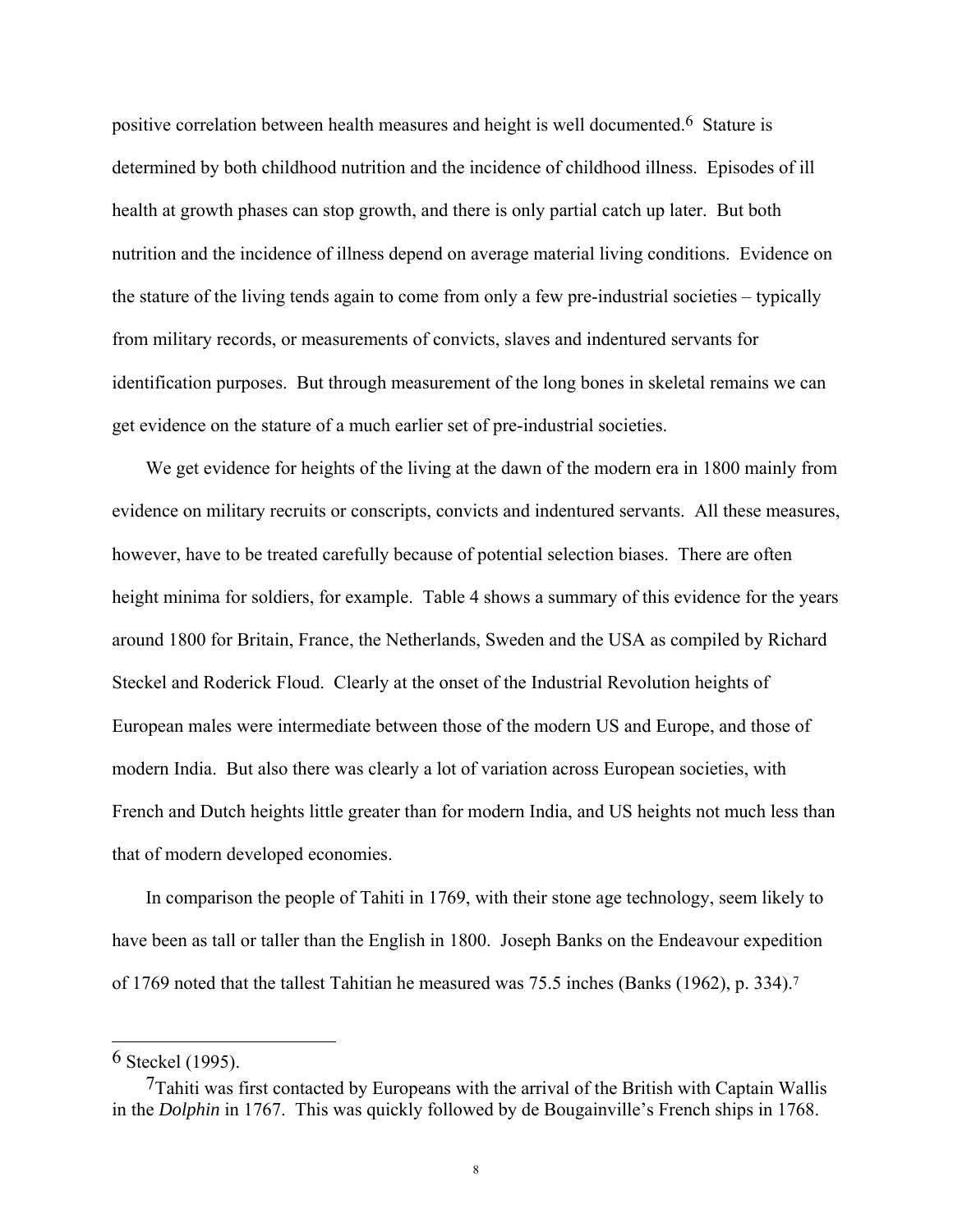Assume he saw a population as large as 500 adult males. With the modern US standard deviation for heights, we would expect to observe one man with height equal or exceed 75.5 inches at a mean height for males of 68.5 inches. This would exceed the heights in all western European countries around 1800 by a considerable margin. In England in 1800 only four adult males in 10,000 would be 75.5 inches or taller.

The earliest record we have of Indian heights is from measures of indentured immigrants from India to Mauritius in the 1840s on. But since these are the heights of 24-40 year old males, they consequently were born between 1803 and 1820, so that the height data refer to living conditions for men growing in the years 1803-1840. There are two potential biases in this group. First if they were signing up to work as indentured servants then they may have been drawn from the lower economic groups. But offsetting this, the contractors who were hiring them to engage in sugar cane cultivation had an incentive to recruit the most robust males they could find in this pool. Yet interestingly these Indian migrant workers are nearly two inches smaller on average than transported English convicts born in the years 1770-1815. This conforms with the information presented above that suggested that the English in 1800 were likely significantly wealthier than Indians in the nineteenth century. The first available records for the Japanese in the late nineteenth century again suggest they were very small even by the standards of England in 1800.

Finally as a guide to likely living conditions before the arrival of settled agriculture we have average heights for modern foraging societies. Here, as table 4 shows, there is a range of variation that is similar to that in agrarian societies around 1800. Some hunter-gatherers were

 $\overline{a}$ 

But by the time Banks arrived with Captain Cook in 1769 the islands had been little changed by contact. The diaries and records of that visit provide much of the information on the nature of Polynesian society before it changed rapidly under European influence.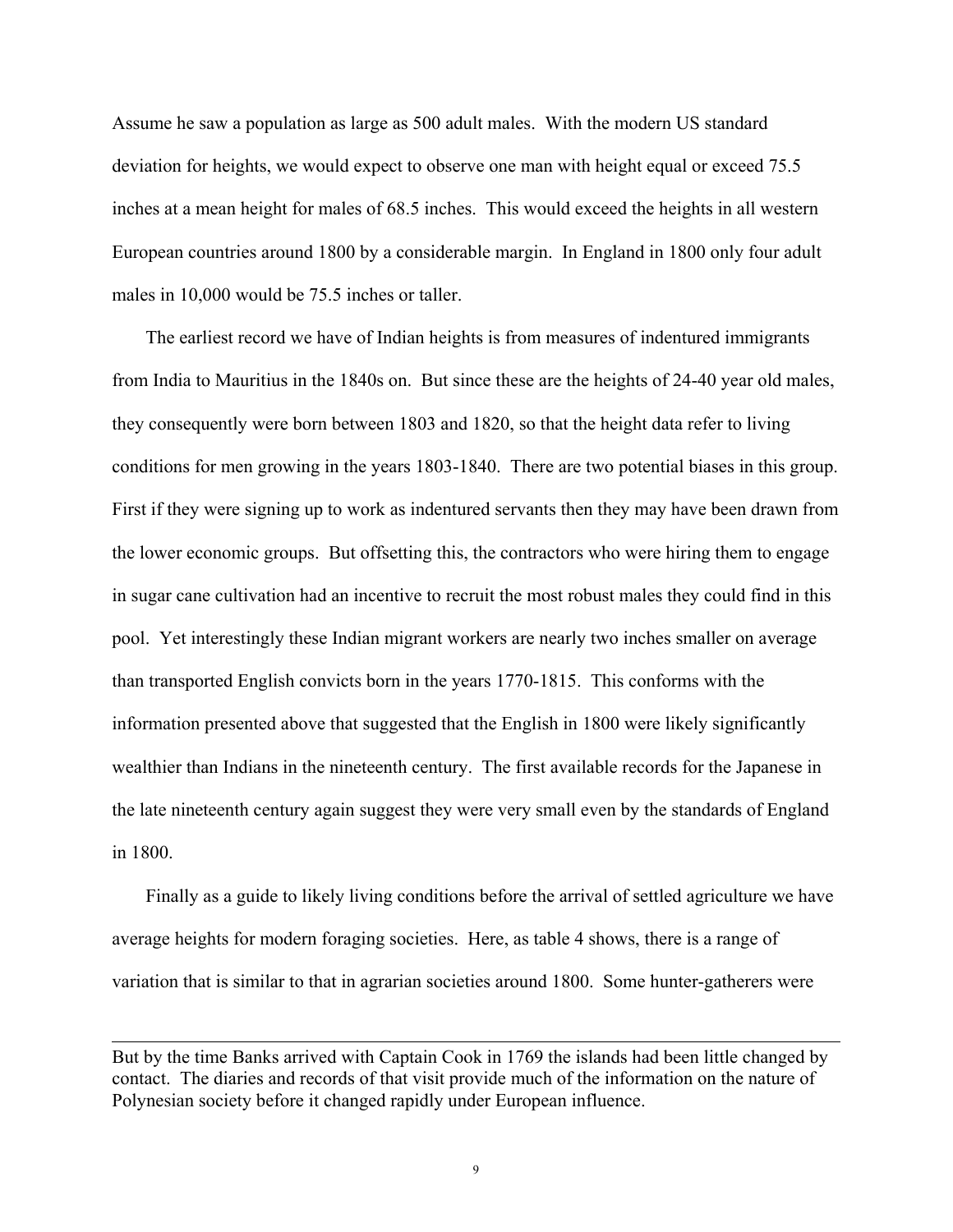were significantly taller than the nineteenth century Indians or Japanese. The average heights of the modern hunter gatherers are about the same as those of the Dutch or the French circa 1800. Some hunter gatherers were as tall as all but the Americans in 1800. Thus the thousands of years of advance representing the difference between forager technology and that of agrarian societies around 1800 did not lead to any signs of a systematic improvement in human material living conditions.

Secondly we can look at the inferred heights of the male population measured from skeletal remains. Figure 3 summarizes the published evidence available on average heights from skeletal remains in Europe from 1 AD to 1800, where the average height estimate has been contolled for gender, for regional effects, and in a limited way for the age of the person at death. The century long averages summarize data from 9,477 sets of human remains. There is absolutely no trend in this series. Also shown are the heights of male conscripts by birth year for Sweden from 1820 on, and the heights of native born US males, from 1710 on. The gains in income after 1800 show up clearly in the heights of the living.

Table 5 shows measures of the average stature of males inferred from skeletal collections from various other locations and eras. The small numbers in many of these collections, the potential mismatch between the economic status of those leaving the remains and the general population, and the errors in going from long bone lengths to estimates of stature, all imply that there will be large potential errors in how well these samples represent the populations they were drawn from. But the overall pattern is very clear. Average heights in the skeletal record before 1 AD were just as great as those for the most advanced economies in the world in the eighteenth century, those of England and the Netherlands. The simple average of the heights in the collections dating before the birth of Christ in table 5 is 66 inches for males. This is greater than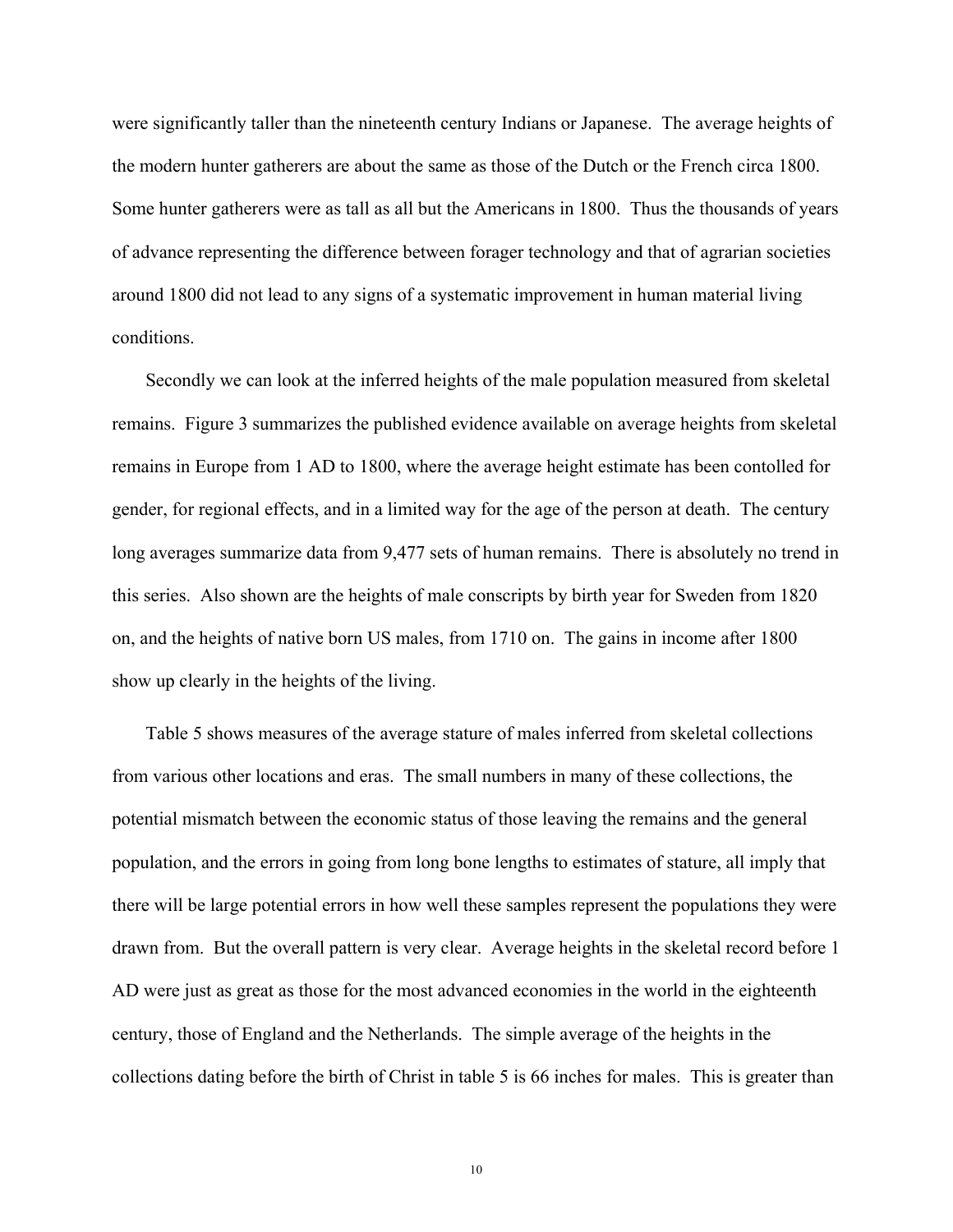for skeletons in  $18<sup>th</sup>$  century England and the Netherlands. This is also about three inches less than for the richest modern economies, but exceeds heights for the poorer modern economies, such as India in the nineteenth and twentieth century, and Japan in the nineteenth century.

Heights, and hence living standards, did fluctuate somewhat before 1800. But the variations, as predicted in the Malthusian model, have no connection with technological advances. Thus Europeans in parts of the medieval period seem to have been taller than those in the classical period, or in the eighteenth and early nineteenth centuries. Polynesians in the period before contact with the outside world were also very tall by pre-industrial standards. This accords well with the inference drawn in table 4 from Banks' report on the heights of the tallest of the Tahitians. There was no doubt that the technology of the Polynesians was far behind that of the Europeans. Polynesia still was a Neolithic economy, for metals were unknown when the Europeans arrived. Thus fishhooks were laboriously fashioned from bone or coral. The preferred weapon of war was a wooden club. Canoes had to be fashioned from tree trunks using fire and stone axes. Indeed the local appreciation of the value of metal was such that initially a single nail would buy a pig, or a sexual encounter. The captains of visiting ships had to post extra guards, and institute severe punishments, to stop the sailors from removing nails from any part of the ship they could get access to. The local inhabitants on a number of occasions stole ship's boats to burn them to retrieve the nails. The local sea-fairing vessels were canoes sometimes mounted with sails, but not rigged in such a way that they could sail into the wind and thus of limited value. Thus long ocean voyages were hazardous. There was little or no local production of earthenware. There was no system of writing. Cloth was made from tree bark, but little clothing was required in the equatorial climate.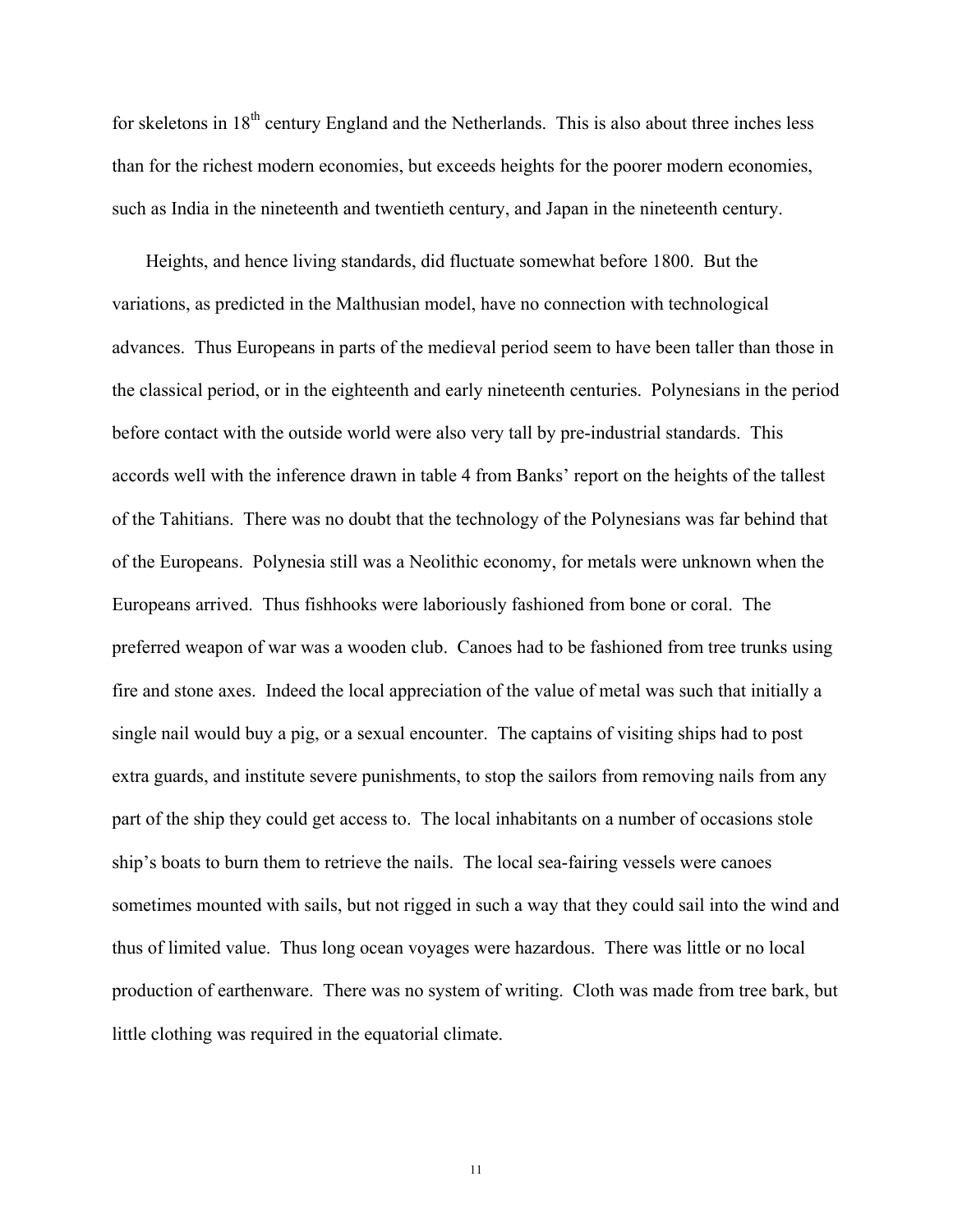The reason for the very high living standards of Polynesia at the time of contact with Europeans, as we shall see in chapter 5, seem to have been a very high death rate created by infanticide, internal warfare, and human sacrifice. Polynesia was paradise for the living, but a paradise with a cost. In other locations, such as tropical Africa, nature itself supplied high material living societies through high death rates from disease. For European's at least tropical Africa was a deadly place. British troops stationed on the coast of West Africa in the eighteenth century had a death rate in the first year of 50 percent.8 When the journalist Stanley made his famous journeys across Equatorial Africa in the late nineteenth century, the special ability that allowed him to make his discoveries was not any particular ability with guns or languages, but his ability to withstand the many illnesses that killed all of his white companions. The natural environment of Polynesia was benign. The scourge of the tropics, malaria, did not exist on the islands until imported along with the mosquito by white mariners. Thus the British and French crews spent months ashore in Polynesia with few if any deaths from local diseases. But where nature failed them the Polynesians seem to have supplied their own mortality.

For the pre-industrial Americas a research team led by Richard Steckel and Jerome Rose has assembled evidence from 65 excavations of grave sites in the Americas going back as far as 5,500 BC and as recently as 1908. Before 1650 all of the sites are for Native Americans. In the Steckel/Rose study, height is measured in a somewhat peculiar way. Thus, if the implied height of a skeleton is at or above the norm for modern populations it is given a score of 100. If it is three standard deviations below that norm it is given a score of 0 (that is if the skeleton is shorter than all but .5% of modern people it gets a score of 0). Implied heights between these extremes get a proportionate score between 0 and 100. With this scoring system the six grave sites for the

l

<sup>&</sup>lt;sup>8</sup> Black Americans who returned to colonize Liberia after 1823 also had extraordinarily high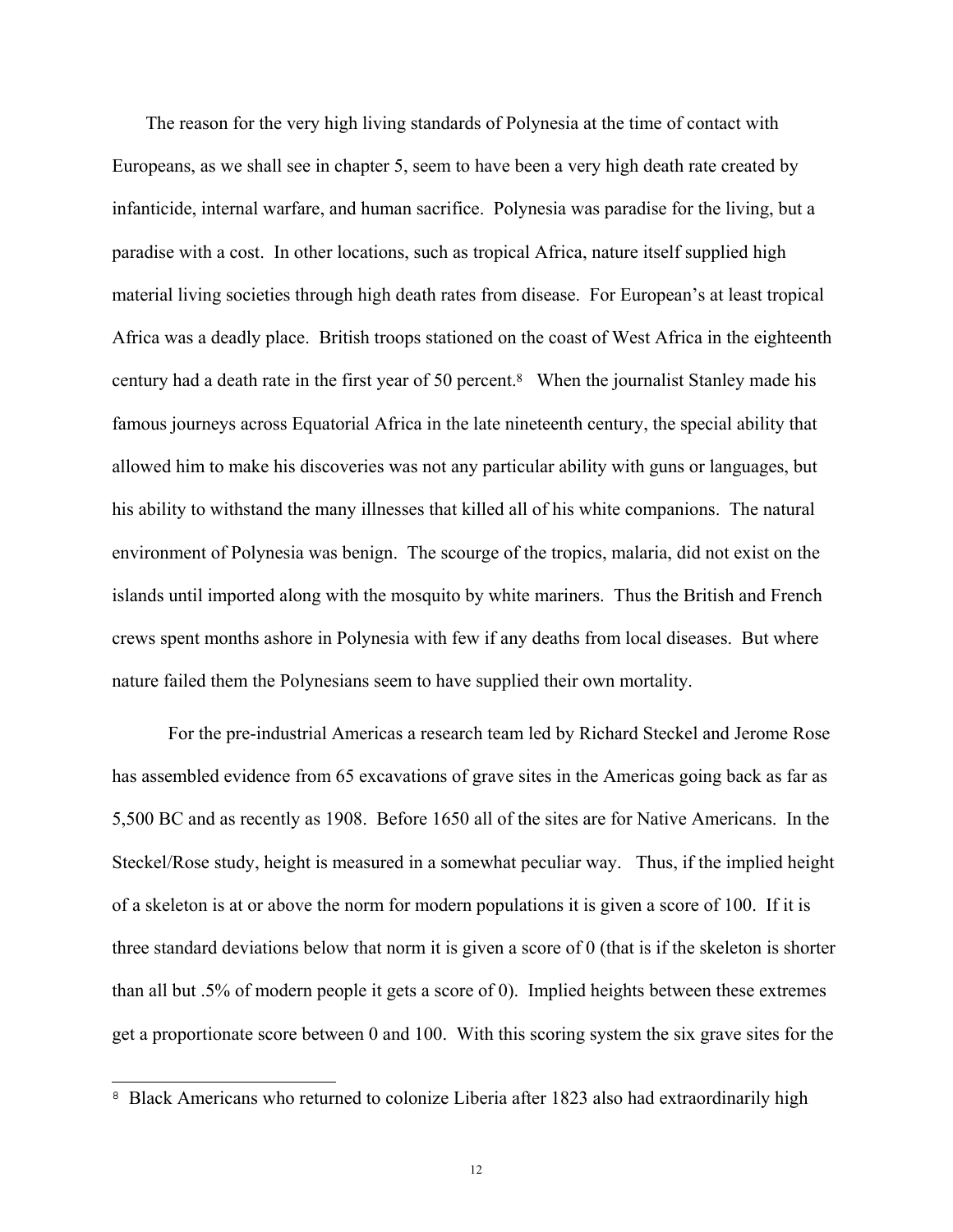years 1870-1908 get an average score of 47.5. Thus people in the nineteenth century were not as tall as modern standards, but most fell within the modern range. There is little sign of any improvement in heights in this long interval from 5,450 BC to 1800. Throughout the period people are short relative to modern populations, but not any shorter in the pre-Columbian period than before.

 The Steckel and Rose study also uses a more complex index to measure human health overall which gives equal weighting to seven health attributes revealed by bones: stature, dental enamel hypoplasias, dental cavities and abscesses, anemia, infections, degenerative Joint Disease, and trauma. On this more general index the authors find a significant decline in health from the earliest times to the arrival of Columbus for 23 pre-contact sites which had evidence for all seven health indicators. Average health declined with the discovery and development of systems of settled agriculture. The earliest Americans lived in small groups, in simple huntergatherer societies. They had few material goods and built no lasting buildings or monuments. Yet their diet was apparently sufficiently varied and plentiful that they avoided most of the symptoms of childhood deprivation: stunting, hypoplasia and anemia. Their isolation in small groups protected them from infectious diseases. Their constant movement in search of food prevented the accumulation of human waste that harbored germs and parasites, as occurs with settled agriculture. The evidence of their bones suggests life was physically arduous. Chronic diseases such as arthritis, skeletal infections, and dental deterioration are abundantly evident in the bones of adults. Measures of the implied age of skeletons imply that few of these hunter gatherers survived past age 50. Yet overall their health, as revealed by their bones, was better than the later generations from settled agricultural societies.

#### death rates, though not as high as British troops.

l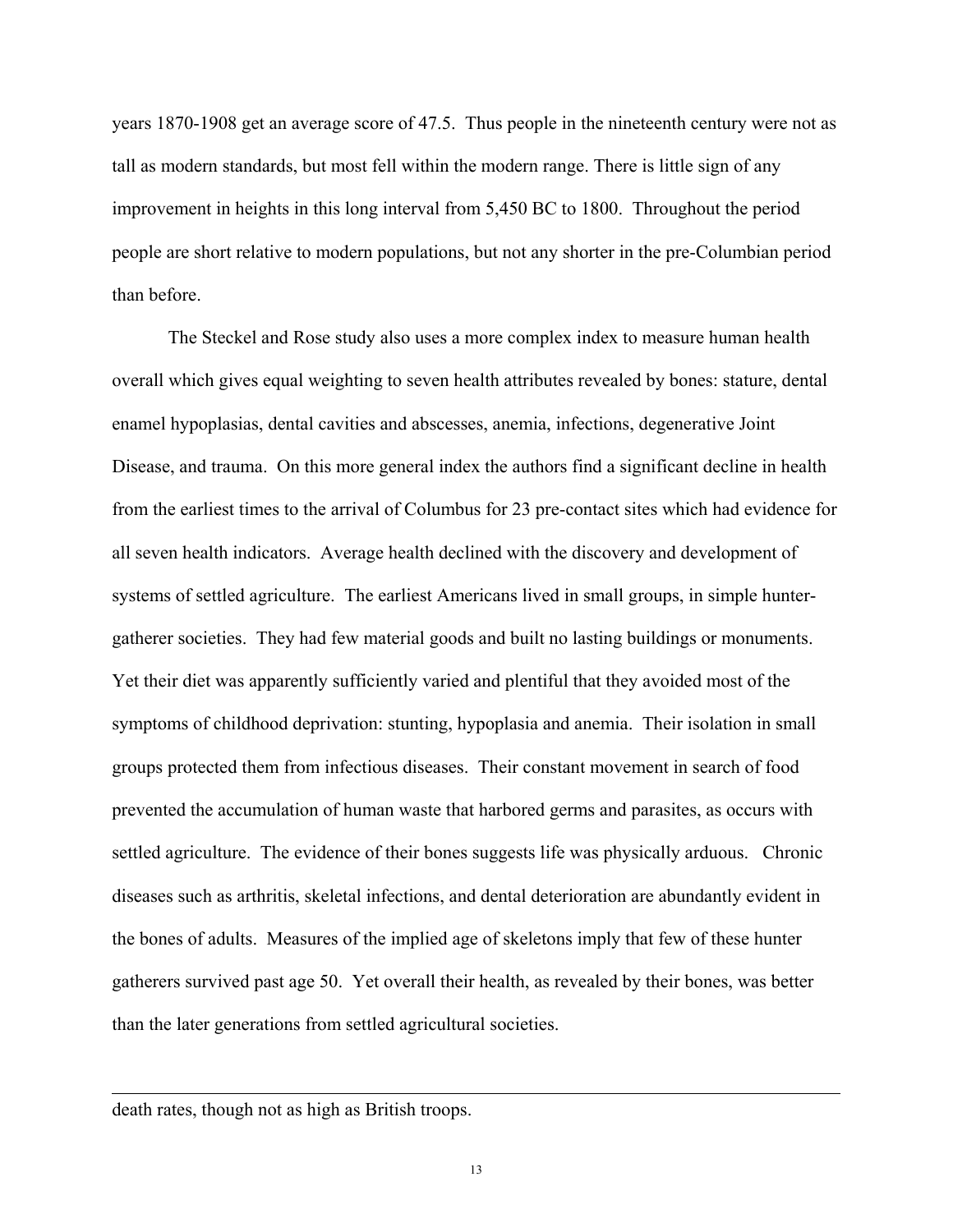Steckel and Rose conclude that the onset of settled agriculture in the Americas, which has been celebrated elsewhere as a major advance leading to modern civilizations, paradoxically led to a decline in average health. As they note "that life became 'nasty, brutish and short' for the typical person with the rise of agriculture, government, and urbanization." This despite the fact that the organized production of food, and the development of storage capacities, should presumably have led to more regular and predictable food supplies. Their findings here reflect a view held by many physical anthropologists that settled agriculture may have been accompanied everywhere by a decline in human material conditions, reflected in lower health levels. Thus in a recent review of this transition Clark Larsen concludes that "The shift from foraging to farming led to a reduction in health status and well-being" (Larsen (1995), p. 204).

This supposed decline had been explained in a number of ways. Some researchers have argued that the shift to settled agriculture have been forced on hunter-gathers by resource depletion. Others have argued that settled agriculture allowed for large scale redistribution of the benefits that benefited dominant groups at the expense of the majority of the population. Average material output per capita was likely much higher with settled agriculture, but the benefits were enjoyed by military elites. Indeed one reason for settled agriculture might have been military competition. Fortified towns supported by agricultural communities may have been created by the force of competition from other groups. Once towns, food stores, and cultivated fields were created, they created sources of rents that could be expropriated by the powerful. So with settled agriculture it might be that output per person as a whole went up, but the living standards of the majority of people fell. A third possibility for declining health levels is that settled agriculture led to a switch of consumption voluntarily away from relatively healthy food sources towards material goods and ways of life that were preferred, but were less healthy.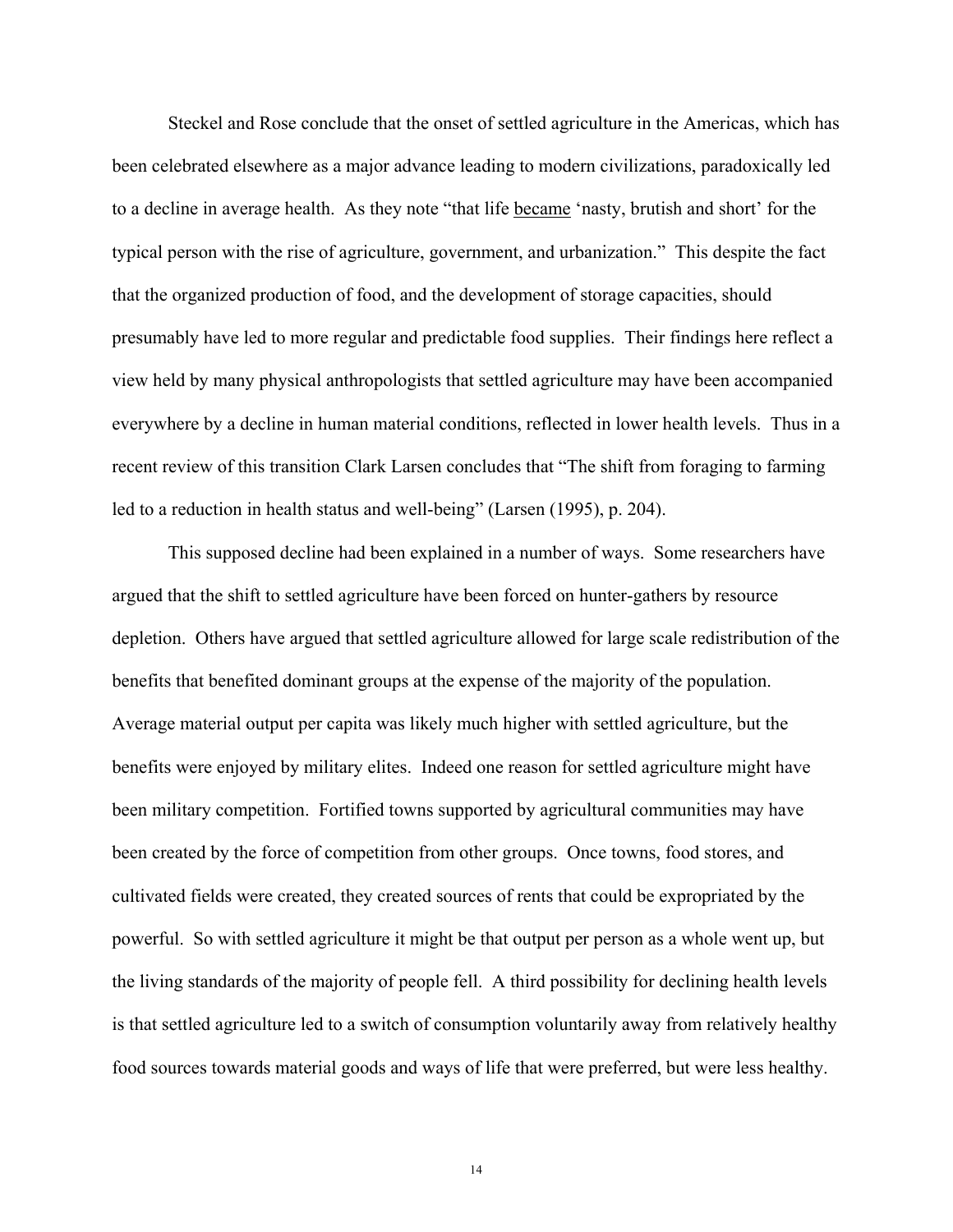Did hunter gatherers find in settled agriculture a society that offered more consumer goods, and the excitement of urban living, but poorer health? We know that in Europe by the eighteenth century urban areas had very high levels of mortality. Indeed in most European societies before 1800 urban areas would have suffered declining population but for the migration from the countryside. Yet in Europe there was constant migration to cities and towns. Rural residents were willing to trade poorer health prospects for the higher material living standards and the amenities of the city.

 This debate amongst anthropologists about the trend in living standards and health with the shift to settled agriculture would have benefited from consideration of the simple Malthusian model developed above. For when they find it puzzling or counterintuitive that technological advance can lead to declining statute and general health, if we correctly understand the logic of Malthusian economies none of this is surprising. For that model points out that ultimately what determines living standards is not resource availability or power elites, but where the birth rate and death rate schedules lie for each society. Since settled agriculture would affect both the birth and death schedules compared to hunter gatherer societies, there is no expectation that settled agriculture should lead to either higher life expectancies or better living standards once the population is in equilibrium.

Figure 4 shows hypothetical birth and death rate schedules for hunter gatherer society before the arrival of agriculture. These together ensure average material living conditions. The effect of settled agriculture on birth rates, it has been argued, was most likely an increase, since hunter gatherer societies, moving all the time, have a severe natural constraint on how many children under age five or six a women can have, since she can typically only carry one. Higher fertility on its own would promote lower living standards, as the figure shows. But as we shall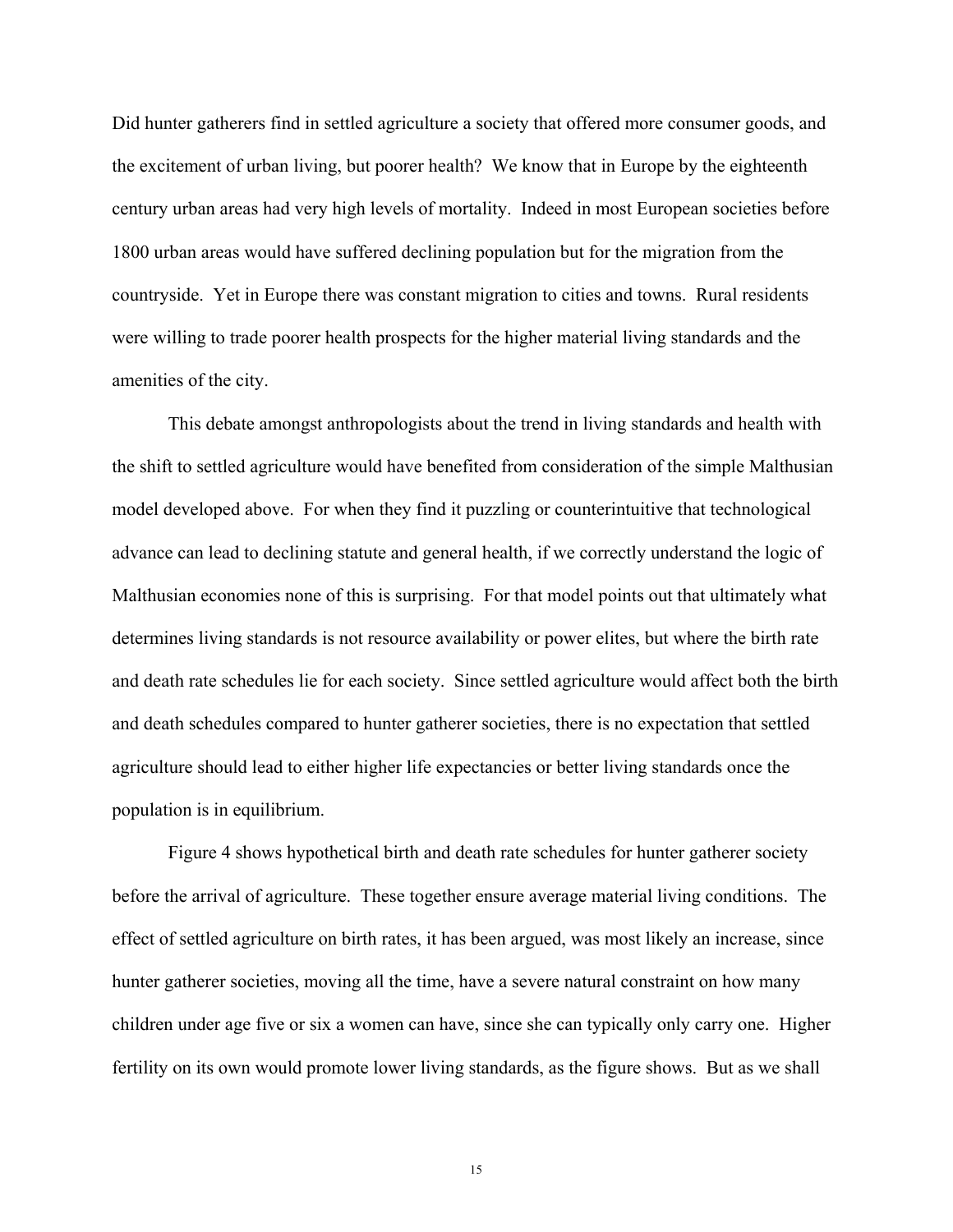see below most agrarian societies whose birth rates we can observe did impose some kind of limitation on natural fertility. And based on nineteenth and twentieth century studies of hunter gatherer societies, if these can be taken as a guide to Paleolithic hunter gatherers, the birth rate does not seem particularly low compared to those we shall see below for agrarian societies. Thus the average Total Fertility Rates reported in 40 ethnographies with this information was 5.3.9 This as we shall see is not that different from pre-industrial Europe, Japan or China.

The effects of settled agriculture on death rates is similarly ambiguous. They may have risen, or they may have fallen. Death rates at given material living conditions would increase from the prevalence and development of infectious diseases. With small bands of people in infrequent contact with other groups such diseases would have limited opportunities to maintain themselves. But the larger settled communities agriculture brought, along with trade and commerce, facilitated infectious diseases. However, at the same time settlement plausibly reduced death rates through two effects. First settlement allowed for food storage, protecting people from the vagaries of food supplies in the hunter gatherer lifestyle. Secondly settlement reduced the exposure of people to environmental hazards such as wild animals and poisonous snakes, and made it easier for them to survive the effects of moderate accidents such as broken legs. Thus it is no surprise that Larsen, in his review of the effects on people of the transition to agriculture, concludes that "Several geographic settings show stature declines with agricultural adoption or intensification in pre-historic societies. In contrast, other regions show increase or no change in stature" (Larsen (1995), p. 191).

Another puzzle that Steckel and Rose report is that that the European and African settlers in the New World before 1800 (the Africans "settlers" being brought here involuntarily, of

l

<sup>9</sup>Kelly (1995), pp. 206-8.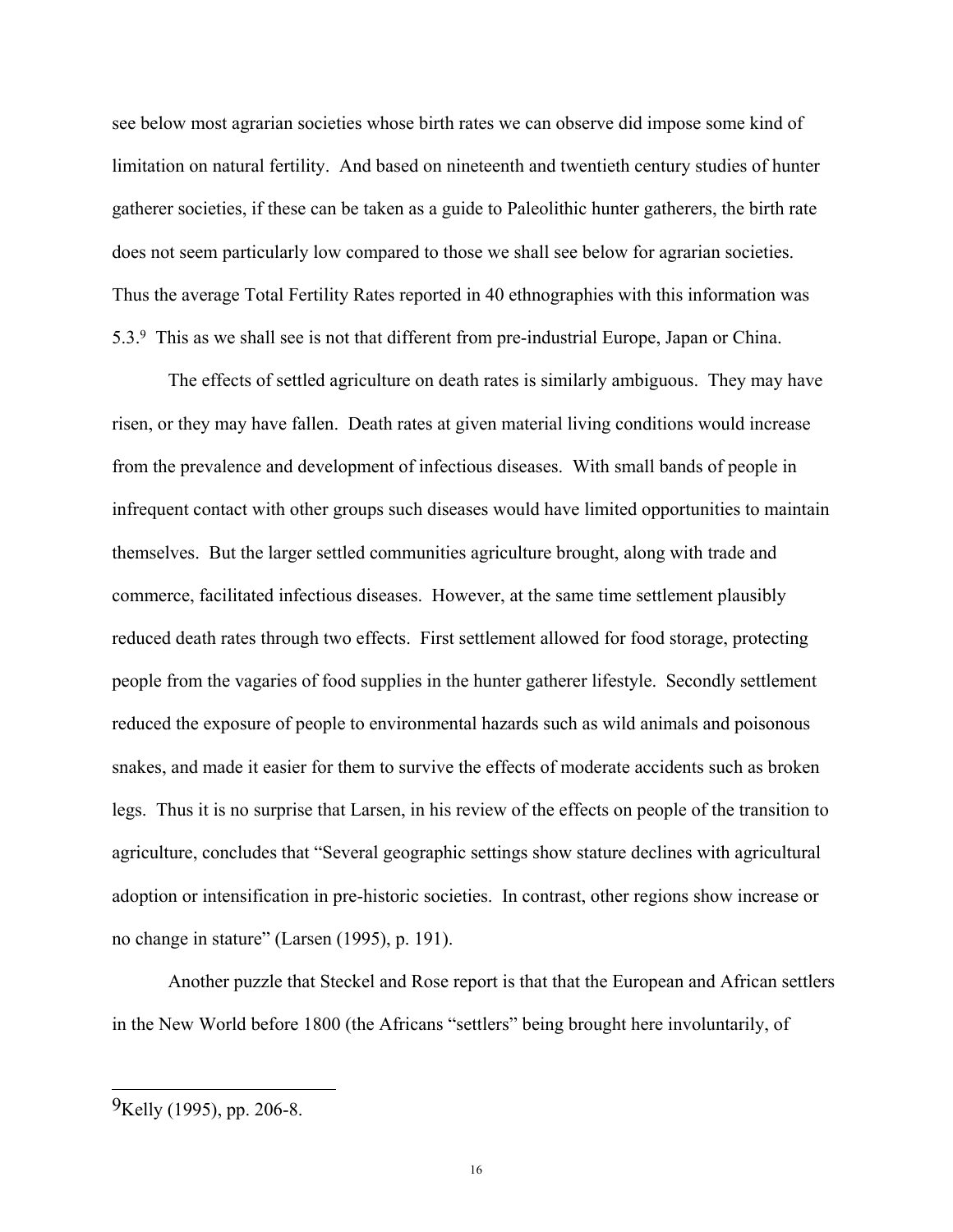course) were typically less healthy than the indigenous people they displaced. This despite the fact that Europeans in the Americas in the eighteenth and nineteenth centuries seem to have been healthier than Europeans in Europe. This again surprises the authors. Thus they note "One might suppose that Europeans in Europe, and especially in the Americas, would have done better given their access to Old and New World animal and plant resources, notable technology, and their institutions of commerce, law, and politics that were placed in the service of global colonization." But again, for reasons that should by now be clear, this is not in the least a puzzle.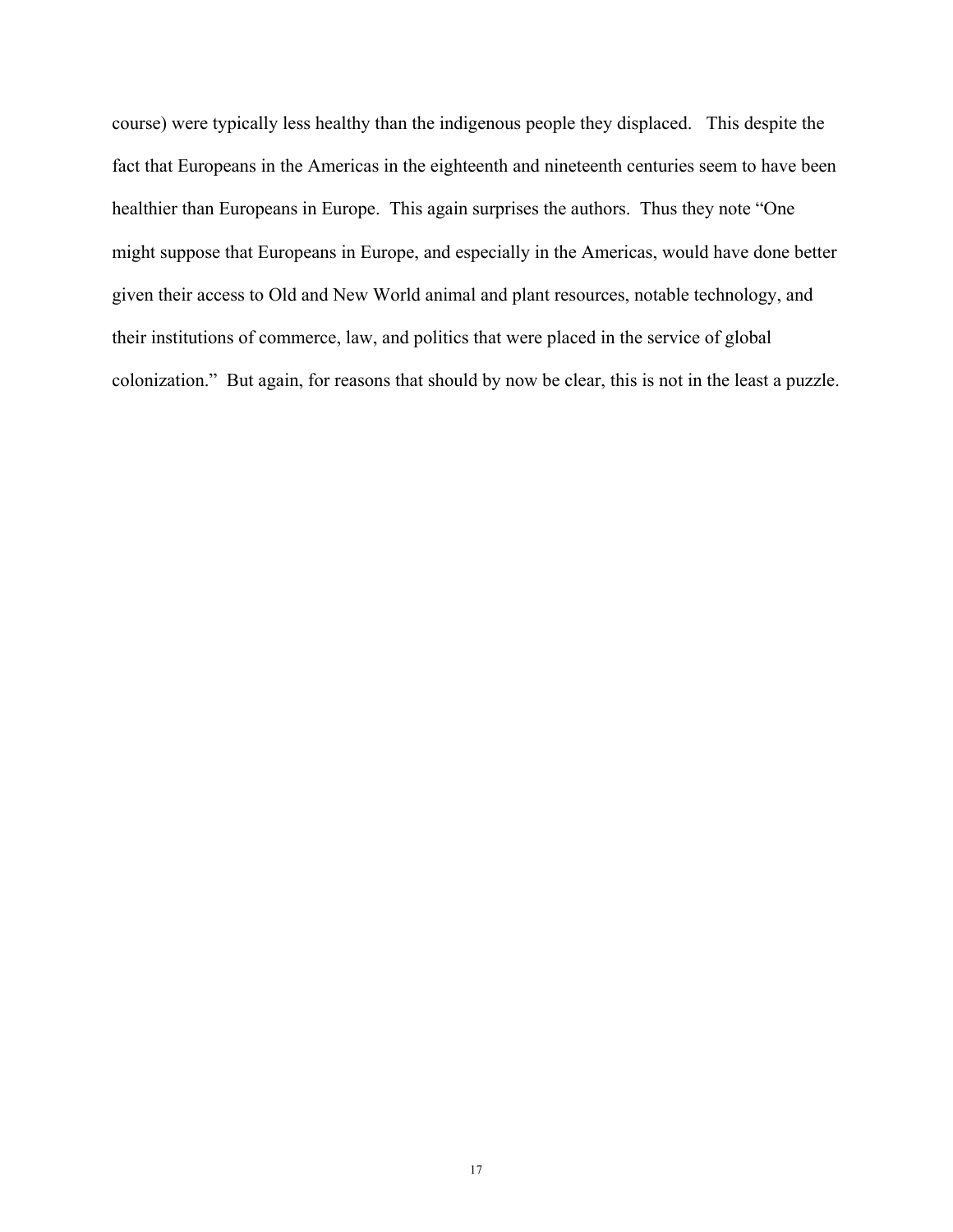#### **Consumption Patterns and Living Standards**

j

 We can also get indirect measures of a society's living standards through evidence on consumption patterns. For each good there is a typical path of consumption with real income which can be represented by an Engel curve, as is shown in figure 5. Some goods, luxuries, account for a larger share of expenditure the richer consumers are. Others, necessities, account for a larger share of expenditure the poorer societies are. Thus just evidence on the share of output devoted to different commodities typically reveals whether a society is rich or poor. In the poorest agrarian societies the vast bulk of output is food, and typically foods that yield calories at the lowest cost – grains such as wheat, rice, rye, barley, oats, maize and beans or potatoes – consumed as porridge or as bread. As societies get richer there is more consumption of fats and proteins – milk, cheese, butter, eggs, meat and fish - but also more consumption of grains in more expensive forms as beer, or of fruits and fruit products such as wine.

The shape of the Engel curve at any point can be summarized by a single number, the income elasticity of demand, which measures the percentage increase in consumption of a good that a one percent increase in income generates. If the income elasticity of demand is greater than 1 then the good is a luxury, constituting a larger share in the expenditures of richer households. Conversely, if the income elasticity of demand is less than 1 then the good is a necessity, constituting a larger share in the expenditures of poorer households.

 The income elasticity of demand for food products in general is always less than one, as is portraved in figure 5, and for richer societies can be not much greater than  $0.10$  The income elasticity is particularly low if we measure food as the raw foodstuffs produced on the farm, as

<sup>&</sup>lt;sup>10</sup> This relationship was first discussed systematically by the Russian statistician Engel and consequently the curve relating consumption of any good and income is called the Engel Curve.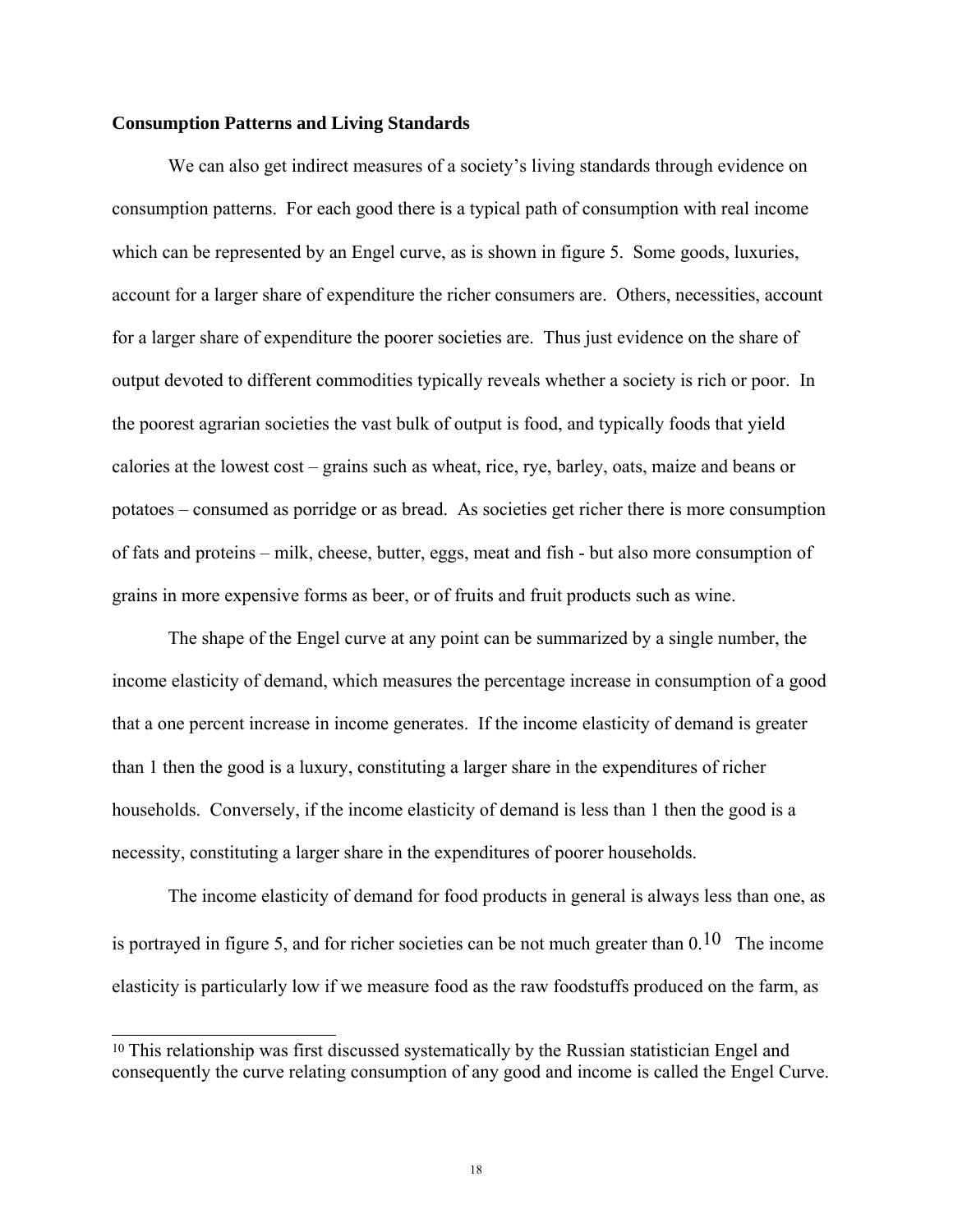opposed to the value of processed foods. People can only consume a limited number of calories per day, and they can only consume more foodstuffs by buying more expensive forms of food: meat and dairy products as opposed to grains. Thus one good indirect measure of real incomes is just the share of income a household expends on food. For the poorest households this will typically be 70-80% of all expenditures. Even within the food categories, the percent spent on grains and starches will again be higher the poorer the household. These patterns are revealed in tables 5 and 6 which include data on the consumption patterns of rural laborers in India in 1950. Of their food and alcohol consumption, 83% was for grains and legumes. In contrast agricultural laborers in England in 1787-96, prior to the Industrial Revolution were spending only 61% of their food and alcohol consumption on grains. These workers reveal themselves to be richer than the equivalent Indian workers in 1950. Similarly while these Indian workers spent 86% of all their income on food, English agricultural laborers from 1787-96 spent only 77% of their income on food.

 For England we get evidence on the consumption patterns of agricultural workers back to the thirteenth century because of the custom of feeding harvest workers that prevailed through much of this time. Table 6 thus also indicates the share of food expenditures devoted to various categories for England going back as far as 1250-99. English farm workers diet patterns throughout the middle ages suggests that they were living at a higher income level than farm workers in England in the 1790s.

 Because consumption patterns imply equivalent occupational distributions, we can also get a picture of living standards in the pre-industrial period if we know the occupational distribution of the population. For Suffolk in the years 1620-35 a set of wills has been

The relationship portrayed showing that the share of income spent on food declines with income

l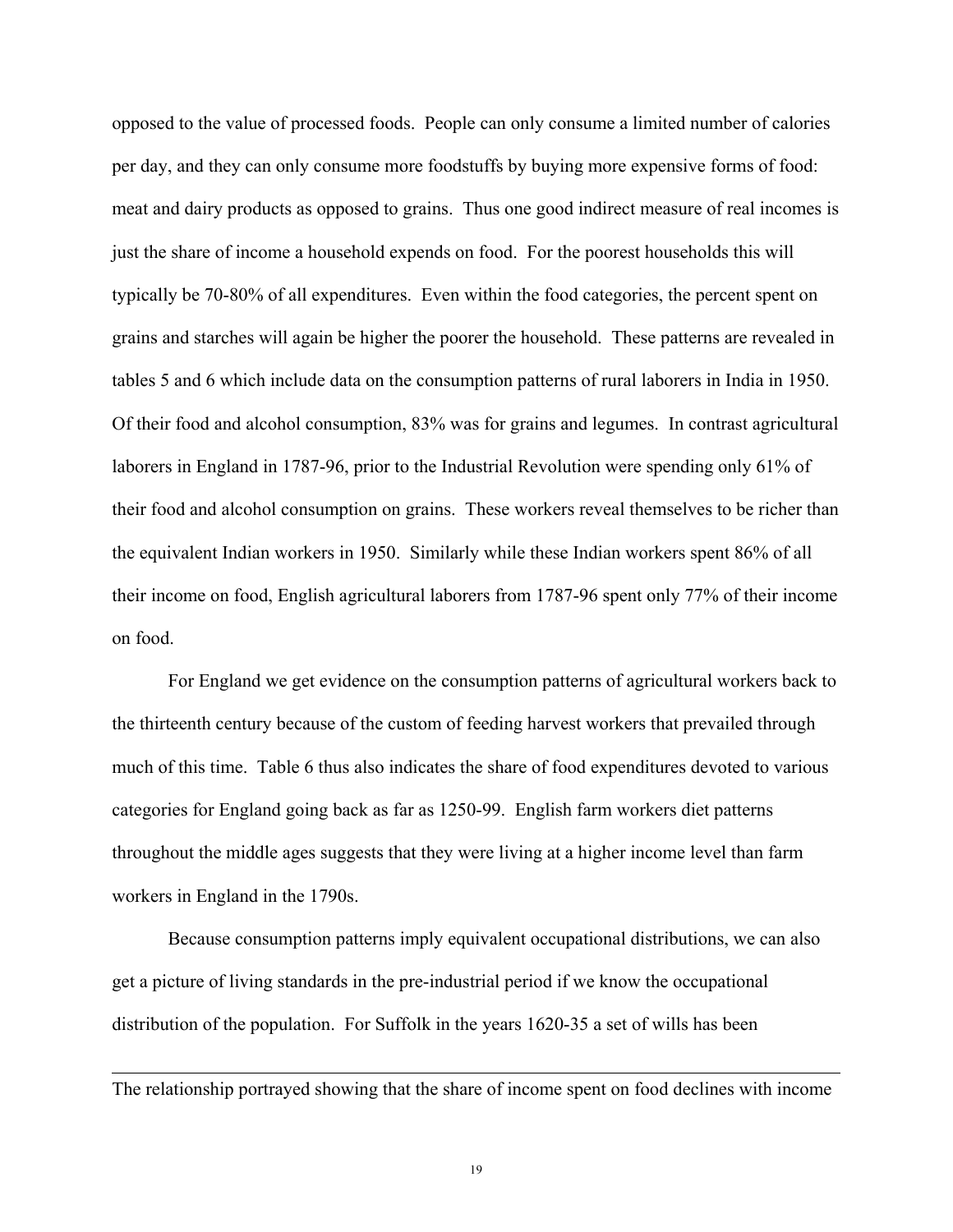transcribed, many giving occupations for male testators. Though these wills over-represent those in the higher income groups they do give us some insight into the distribution of occupations in a relatively poor period in pre-industrial England. Table 7 summarizes the occupations reported and their distribution across major areas of consumption. As we would expect agriculture and fishing was the most important, but it still accounted for only 63% of occupations. The next major occupational category is the production of clothing, accounting for 15% of occupations. Other significant categories were building workers, and those involved in food production and distribution, such as butchers and innkeepers. This occupational information again suggests that even in its poorest periods pre-industrial England was a relatively rich economy, with the average person significantly better off than the average person in India, for example, in the nineteenth and most of the twentieth century.

#### **Calorie Consumption and Income**

Another proxy for living standards is calorie consumption per person. Indeed one of the problems now faced by high income societies are the health costs of too abundant calorie consumption. How did calorie consumption in England in 1800 compare to earlier societies? The evidence we have for England is from surveys of poorer families, mainly those of farm laborers, made in 1787-96 as part of a debate on the rising costs of the Poor Law. So the English data for the 1790s is very much a lower bound for the population as a whole. Members of these families consumed an average of only 1,500 kilocalories per day. The only data we can get for the likely consumption of earlier societies comes from anthropologists observations of modern forager and shifting cultivation societies. These reveal a remarkable variation in calorie

l

is sometimes called "Engel's Law."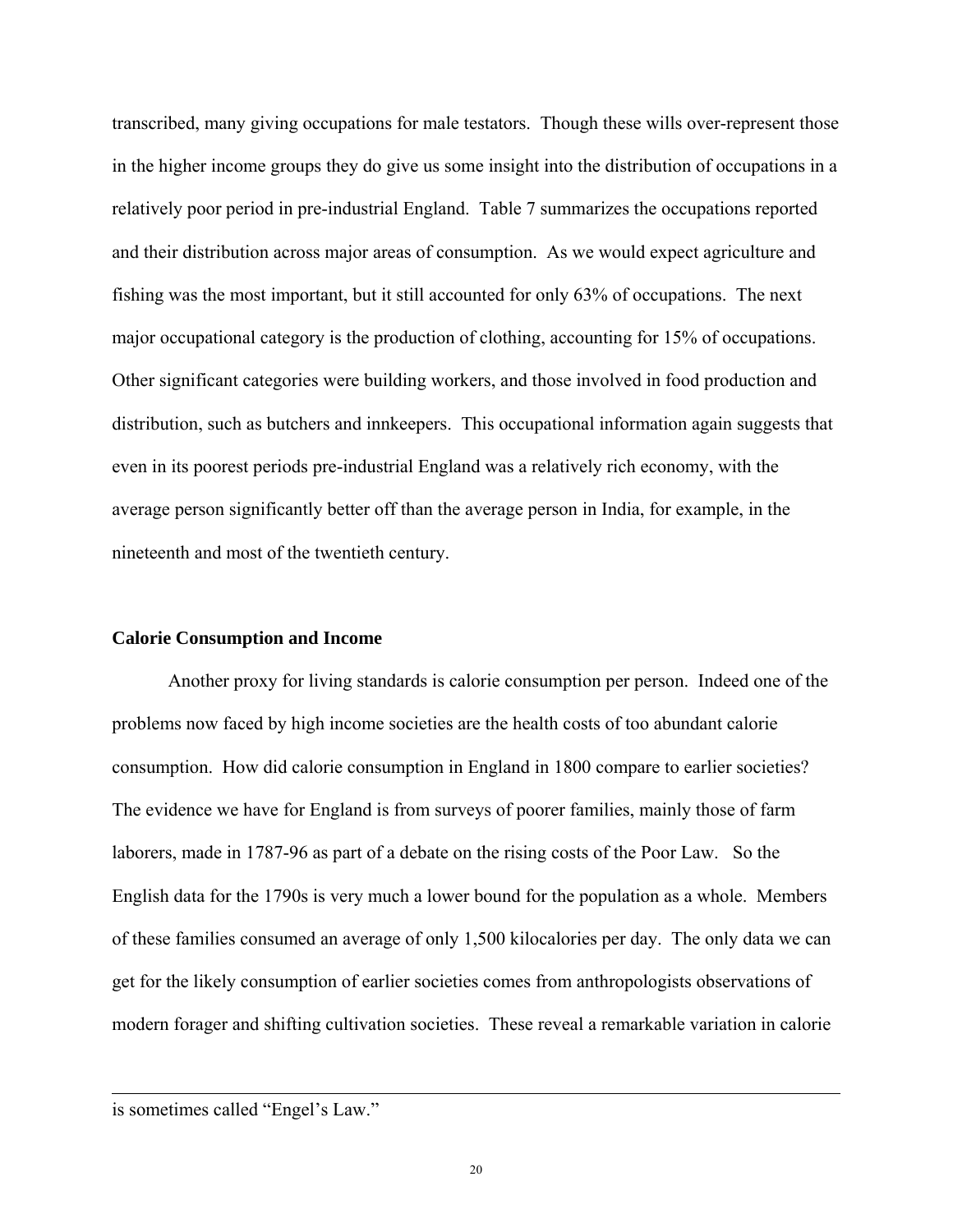consumption across the groups surveyed, ranging from a meager 1,700 kilocalories per person per day for the Hiwi to a robust 3,800 kilocalories per day for the Ache. But certainly people in these groups were eating better than the typical rural worker in England around 1800.

#### **Engel Curves and Social History**

l

 The simple facts that material living standards showed no trend in agrarian societies for thousands of years before the Industrial Revolution, and that at low levels of income food demand dominates expenditures, explains much of the evolution we observe over world history in settlement patterns, and occupational distributions. The high demand for food by poorer households was what ensured that most pre-industrial societies were dispersed and agrarian. If 70-80% of income was being spent on food in the poorest societies, then typically 70-80% of the population would be employed in agriculture.11 In contrast in the high living standards of the current USA about 3% of the population currently produces more than enough food for the entire population.

 Agricultural employment demands a population that lives close to the fields, so agrarian societies are typically also rural societies, with a small share of the population in urban areas. Figure 6 shows for the 1990s the relationship between the proportion of a country's population employed in agriculture and the share of the population living in urban areas for a group of countries where both types of information are available. As can be seen the fit is fairly good, even though the definition of urban areas varies from country to country.<sup>12</sup>

<sup>11</sup>This would not necessarily hold once countries traded substantial quantities of foodstuffs. But such substantial trade was rare before 1800.

<sup>12</sup> In Canada an urban area was any place with a population of more than 1000, while in Japan the population had to be 50,000 or greater.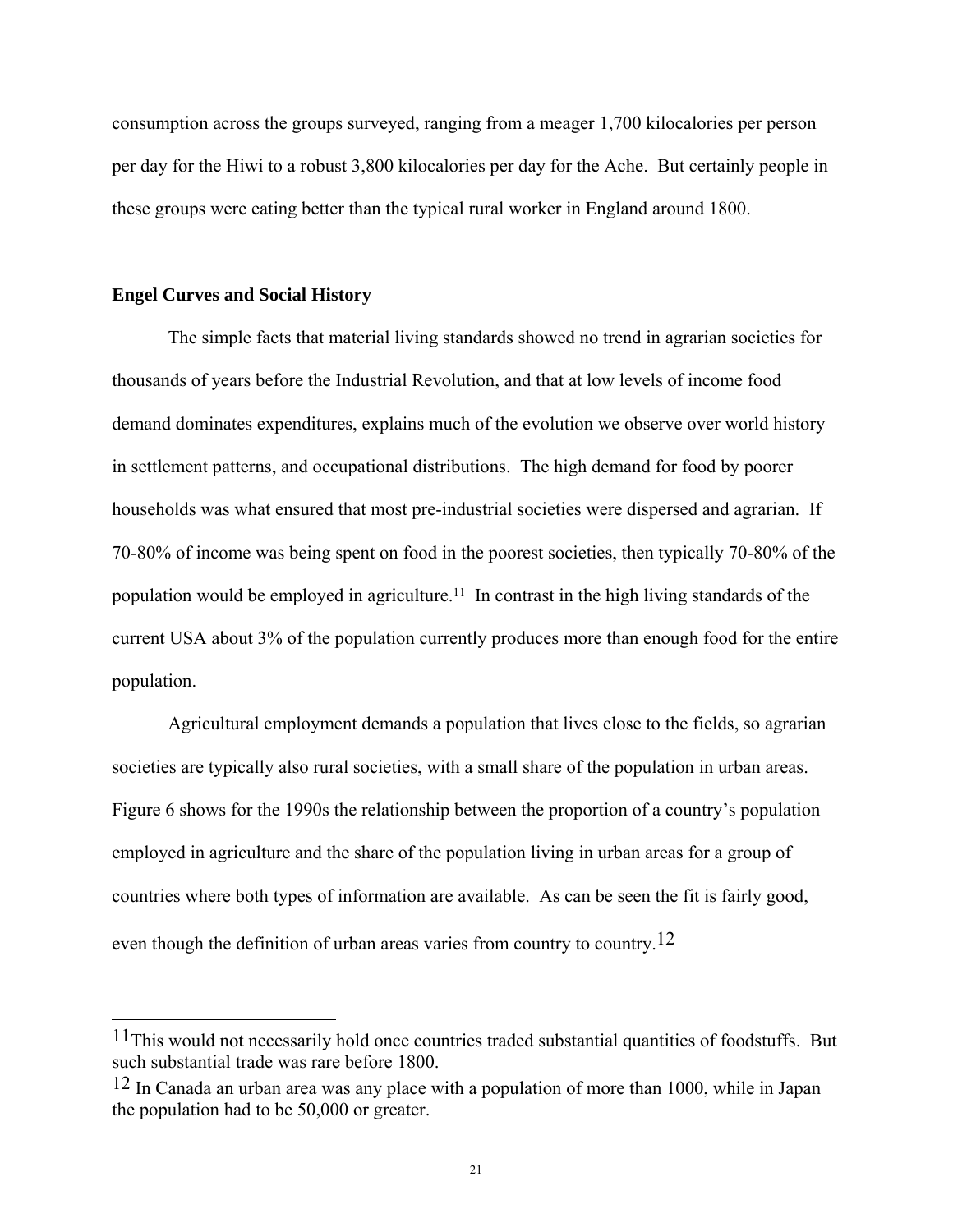#### **Real Wages and Work Hours**

We saw in chapter 2 that there may well have been significant increases in work hours per year between the earliest human societies and 1800. When we measure real living standards using measures such as stature or consumption patterns it does not allow for the fact that the people of 1800 worked longer, and at more tedious labor, to attain their living than their hunter gatherer forbears. In eighteenth century Polynesia, for example, here was little work because of the nature of agriculture on the islands. The main food supplies were from breadfruit trees and coconut palms, supplemented by pig meat and fish. But all the labor that was required for the breadfruit trees and the palms was to plant the tree, tend it till it grew to sufficient height, and then harvest the fruits when ripe. Further the Hiwi discussed above, who consumed a mere 1,700 kilocalories per day and often complained of hunger, at the same time put in a surprisingly small amount of time looking for food. Men would generally forage for less than 2 hours per day, even though the food returns from foraging were good (Hurtado and Hill (1987, 1990)).

Another way to measure the real living standards of people in 1800 relative to those of the pre-documentary past is to consider the number of kilocalories they produced per hour of labor when producing their major food staples. This is a measure of their consumption possibilities as opposed to their realized consumption which depends also on hours of work.

 The surprise here is that while there is wild variation across forager and shifting cultivation societies, many of them had food production systems which yielded much larger numbers of calories per labor-hour than the English agriculture in 1800, at a time when labor productivity in English agriculture was probably the highest in Europe. In the decade 1800-9 the total value of output from English agriculture was about ₤82 million per year, from an agricultural labor force of about 1 million workers, each working an estimated 300 days of 10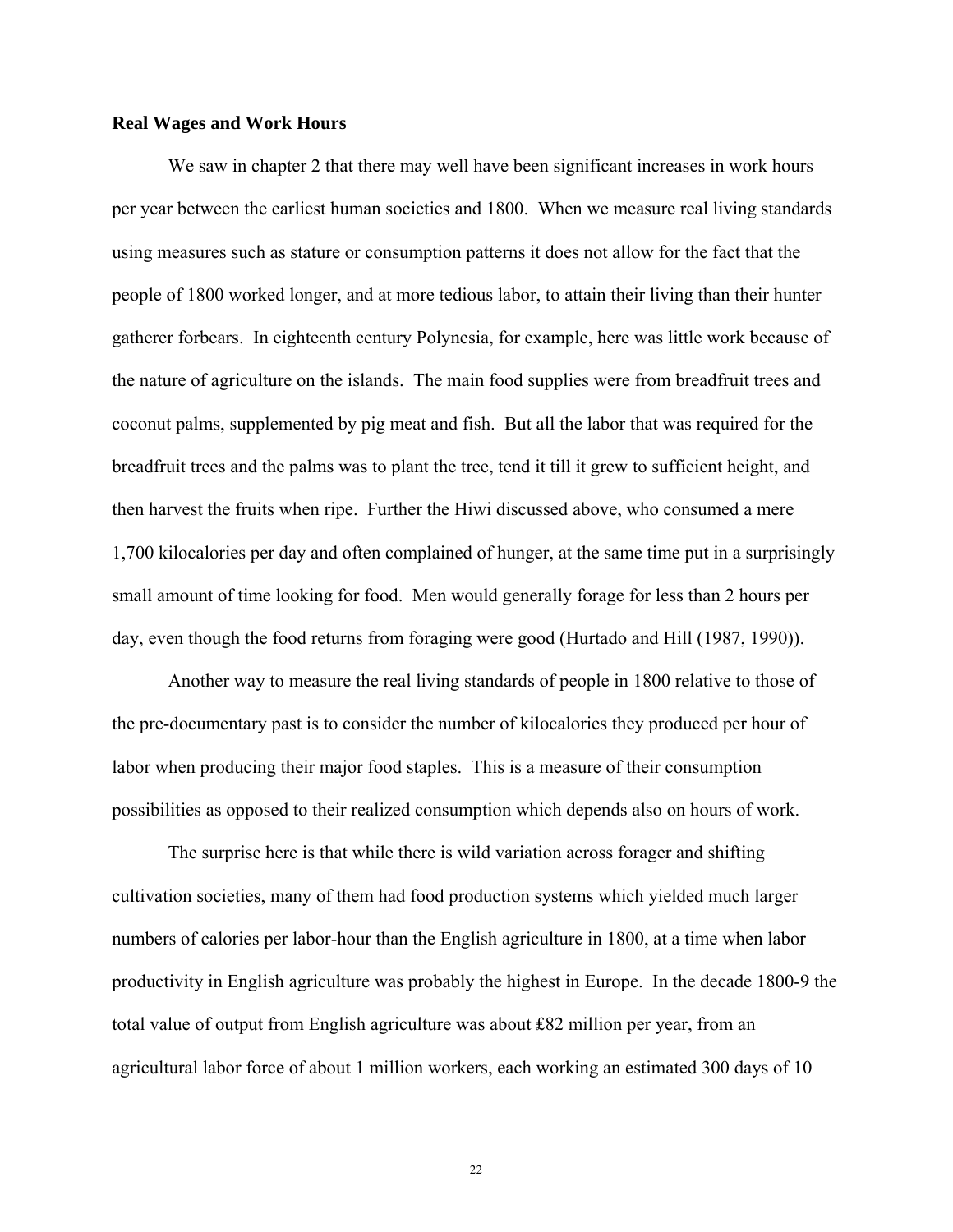hours per day per year. That implies the value of output per worker hour was 6.56 d. per worker per hour. In 1800-9 6.56 d. would buy 3,600 kilocalories of flour, but only 1,800 kilocalories of fats and 1,300 kilocalories of meat. Assuming English farm output was then half grains, one quarter fats and one quarter meat this implies 2,600 calories output per worker hour on average. Since the average person eats only about 2,000 kilocalories per day, this means each farm worker can feed 13 people, so productivity is very high in England.

 Table 10 shows in comparison the energy yields of foraging and shifting cultivation societies per worker hour. The range in labor productivities is huge, but the minimum labor productivity, that for the Ache in Paraguay is about 2,000 kilocalories per hour, not much below England in 1800. And the median yield per labor hour is 4,750 kilocalories, nearly double English labor productivity. Some of the reported labor productivities are astonishing, such as for shifting cultivation of maize by the Mikea of Madagsacar. These societies, many of them engaging in the most primitive of cultivation techniques, thus typically had greater potential material outputs, at least in food production, than England on the eve of the Industrial Revolution. For example, the Peruvian Shipibo's staple crop, providing 80% of their calorie intake, is bananas cultivated in shifting patches of forest land. The technique of cultivation is extremely simple. The land is burned, and the larger trees felled. Banana seedlings are planted among the fallen trees and stumps. The land is periodically weeded to prevent weeds choking out the banana trees. Yet in these tropical conditions the yield is more than 60 lbs of bananas (15,000 kilocalories) per labor-hour.

 These foraging and shifting cultivation societies were typically not materially more wealthy simply because their labor input was on average only about 60% of that of England in 1800. Whatever material prosperity the English had in 1800 was wrested from the soil by hard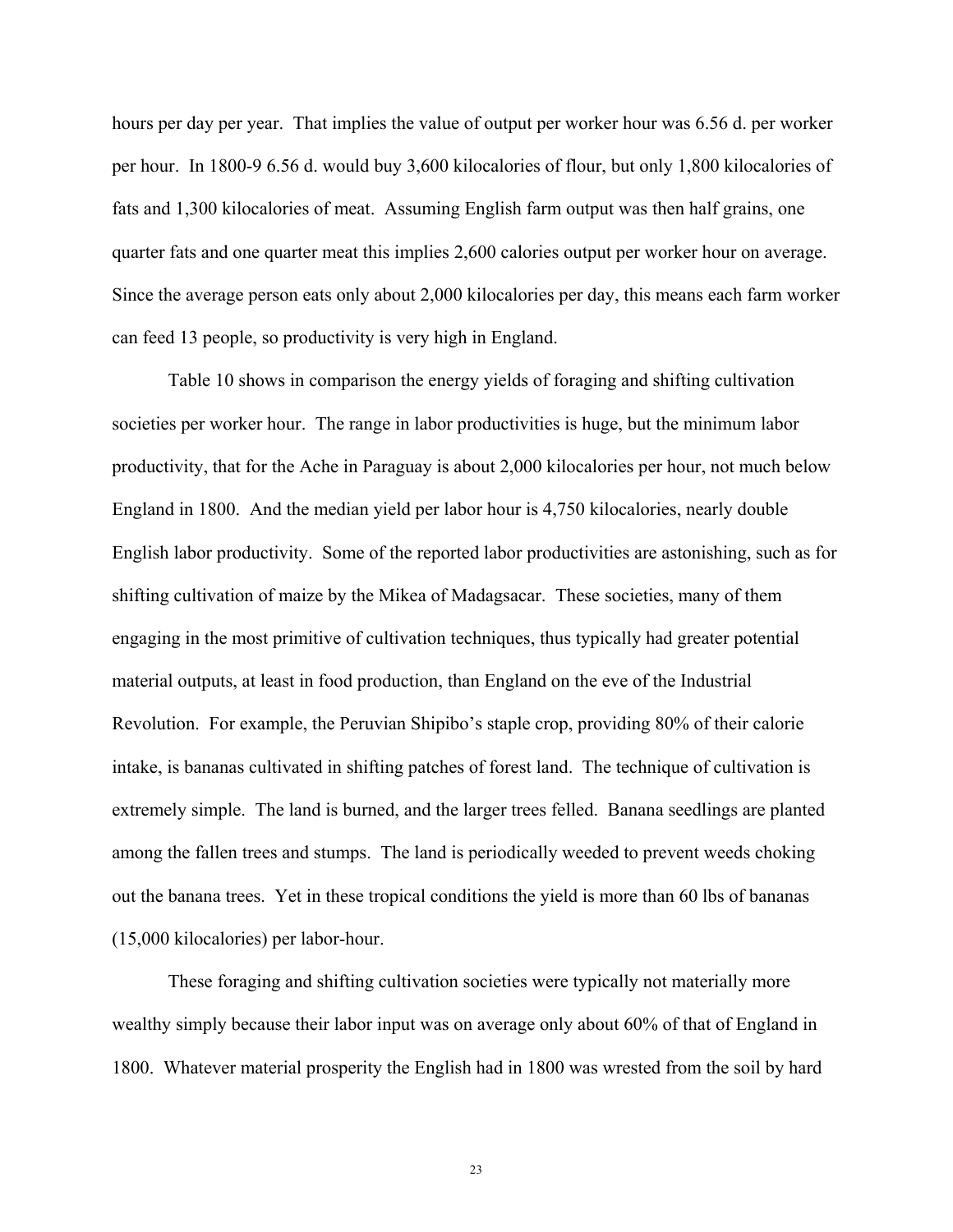work and long hours. The evidence seems to be that Marshall Sahlins was substantially correct when he controversially claimed that foraging and swidden societies had a form of "primitive affluence," which was measured in the abundance of leisure as opposed to goods (Sahlins (19-- )). In chapter 10 below we shall address the question of why labor inputs were seemingly greater in agrarian economies than in earlier societies.

#### **Summary**

 There is ample evidence in the historical and skeletal record to support the key contention of the Malthusian model that living conditions before 1800 were independent of the level of technology of a society. But there is also evidence that living standards did vary substantially across different societies before 1800. Medieval Western Europe, for example, in the period between the onset of the Black Death in 1348 and renewed population growth in 1550, was an extraordinarily rich pre-industrial economy, rich even by the standards of the poorest economies of the world today. Polynesia before European contact also seems to have been prosperous. In contrast both India in the early nineteenth century and Japan even in the late nineteenth century appear to have been very poor societies in material terms. But even some modern societies that are relatively poor in material terms, such as the Hiwi foragers of Venezuela, are actually wealthy in terms of leisure, and have potential material incomes just as high as those of England in 1800.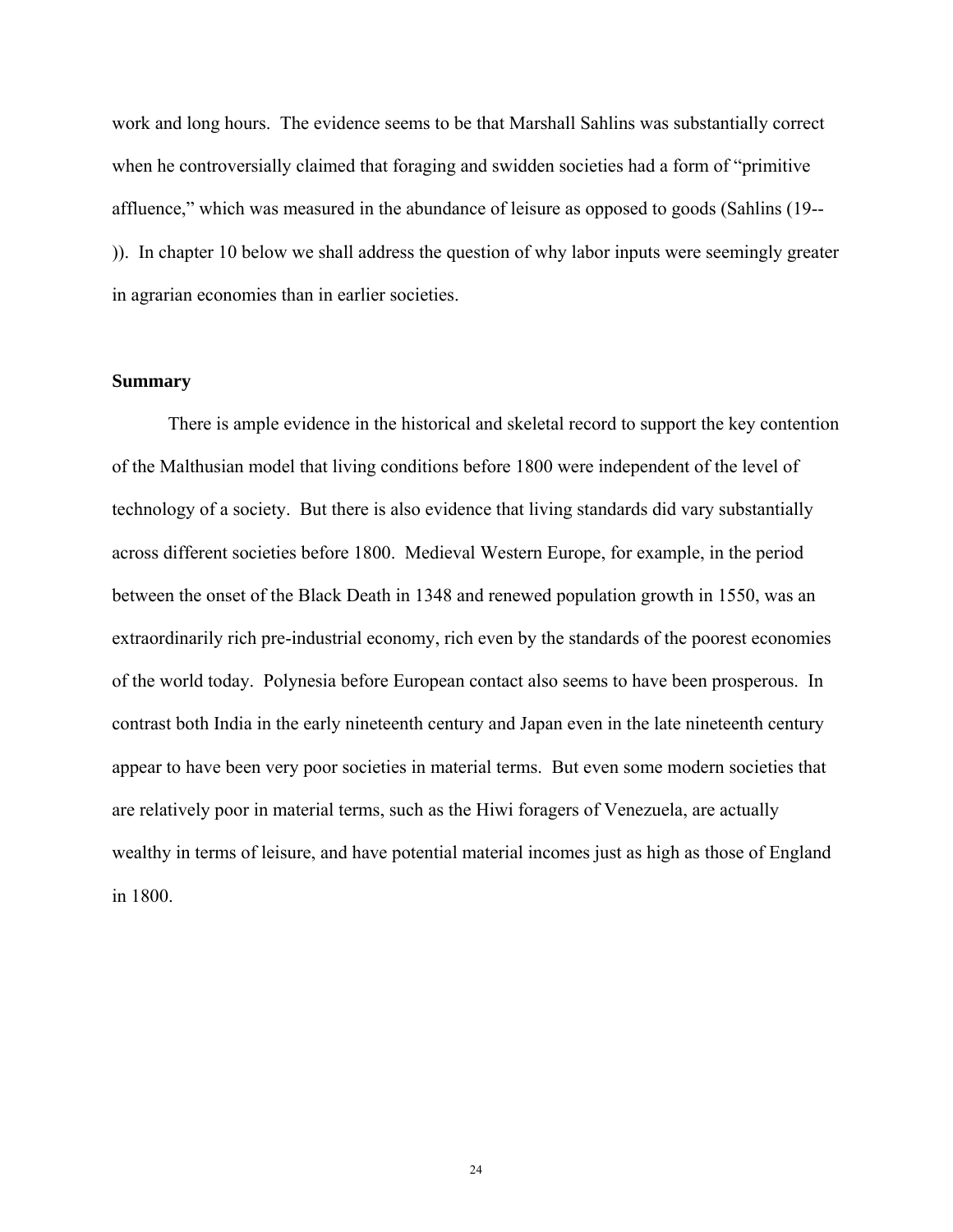### **References**

Allen, Robert C. 2001. "The Great Divergence in European Wages and Prices from the Middle Ages to the First World War." Explorations in Economic History, 38(4) (October): 411-448.

Allen, Marion E. 1989. Wills of the Archdeaconry of Suffolk, 1620-24**.** Woodbridge, Suffolk: Boydell Press for the Suffolk Records Society, Volume XXXI.

Angel, J. Lawrence. 1971. The People of Lerna: Analysis of a Prehistoric Aegean Population. Athens: American School of Classical Studies.

Banks, Joseph. 1962. The *Endeavour* Journal of Joseph Banks, 1768-71. ed. J. C. Beaglehole. Sydney: Angus & Robertson.

Bennike, Pia. 1985. Paleopathology of Danish Skeletons. Copenhagen: Akademisk Forlag.

Bennett, Charles F. 1962. "The Bayano Cuno Indians, Panama: An Ecological Study of Livelihood and Diet." Annals of the Association of American Geographers, 52(1) (March): 32- 50.

Brennan, Lance, John McDonald and Ralph Shlomowitz. 1997. "Towards an Anthropometric History of Indians Under British Rule." Research in Economic History, 17: 185-246.

Campbell, I. C. 1989. A History of the Pacific Islands. Berkeley: University of California Press.

Clark, Gregory. 2001. "Farm wages and living standards in the Industrial Revolution: England, 1670-1869." Economic History Review.

Clark, Gregory, Michael Huberman and Peter Lindert. 1995. "A British Food Puzzle, 1770- 1850," Economic History Review, 48(2): 215-237.

Darwin, Charles. 1839. The Voyage of the *Beagle*.

Dove, Michael R. 1984. "The Chayanov Slope in a Swidden Society," in E. Paul Durrenberger (ed.), Chayanov, Peasants and Economic Anthropology. Orlando, Florida: Academic Press.

Dyer, Christopher. 19--. "Changes in Diet in the Late Middle Ages: the Case of Harvest Workers." Agricultural History Review, 36(1): 21-37.

Dutta, Pratap C. 1984. "Biological Anthropology of Bronze Age Harappans: New Perspectives," in The People of South Asia: The Biological Anthropology of India, Pakistan, and Nepal. New York: Plenum Press, 59-76.

Evans, Nesta. 1987. The Wills of the Archdeaconry of Sudbury, 1630-35*.* Suffolk Records Society, Vol. 29. Woodbridge, Suffolk: The Boydell Press.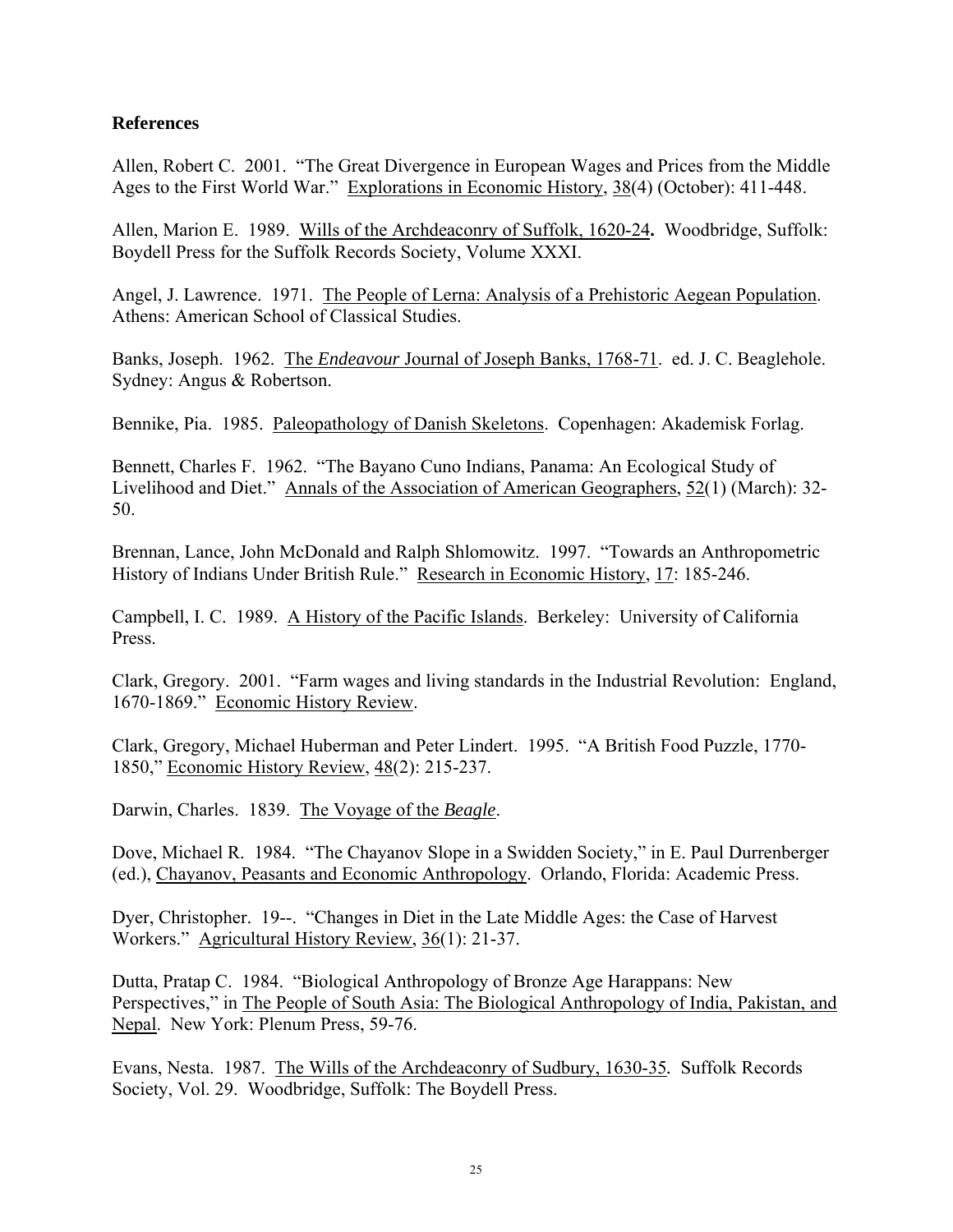Hawkes, Ernest William. 1916. "Skeletal Measurements and Observations of the Point Barrow Eskimo with Comparisons with Other Eskimo Groups," American Anthropologist, New Series,  $18(2)$ : 203-244.

Horrell, Sara. 1996. "Home Demand and British Industrialization." Journal of Economic History, 56, pp. 561-604.

Houghton, Philip. 1996. People of the Great Ocean: Aspects of the Human Biology of the Early Pacific. Cambridge: Cambridge University Press.

Hurtado, A. Magdalena and Kim R. Hill. 1987. "Early Dry Season Subsistence Ecology of Cuiva (Hiwi) Foragers of Venezuela," Human ecology, 15(2): 163-187.

Hurtado, A. Magdalena and Kim R. Hill. 1990. "Seasonality in Foraging Society: Variation in Diet, Work Effort, Fertility, and Sexual Division of Labor among the Hiwi of Venezuela," Journal of Anthropological Research, 46(-): 293-346.

Kaplan, Hillard and Kim Hill. 1992. "The Evolutionary Ecology of Food Acquisition," in E. Smith and B. Winterhalder (eds.), Evolutionary Ecology and Human Behavior. New York: Aldine de Gruyter.

Kelly, . 1995.

Koepke, Nikola and Joerg Baten. 2003. "The Biological Standard of Living in Europe During the Last Two Millennia." University of Tuebingen, Economics Department, Working Paper, #265. September.

Larsen, Clark Spencer. 1995. "Biological Changes in Human Populations with Agriculture," Annual Review of Anthropology, 24: 185-213.

Lee, Richard B. and Irven DeVore, eds. 1976. Kalahari Hunter-Gatherers. Cambridge: Harvard University Press.

Leech, Roger, E. M. Besly, R. F. Everton, Elizabeth Fowler. 1981. "The Excavation of a Romano-British Farmstead and Cemetery on Bradley Hill, Somerton, Somerset." Britannia, 12: 177-252.

Lizot, J. 1977. "Population, Resources and Warfare Among the Yanomame," Man, New Series, 12(3/4): 497-517.

Masali, M. 1972. "Bone Size and Proportions as Revealed by Bone Measurements and their Meaning in Environmental Adaptation," Journal of Human Evolution, 1: 187-197.

Meiklejohn, Christopher and Marek Zvelebil. 1991. "Health Status of European Populations at the Agricultural Transition and the Implications for the Adoption of Farming" in Bush, Helen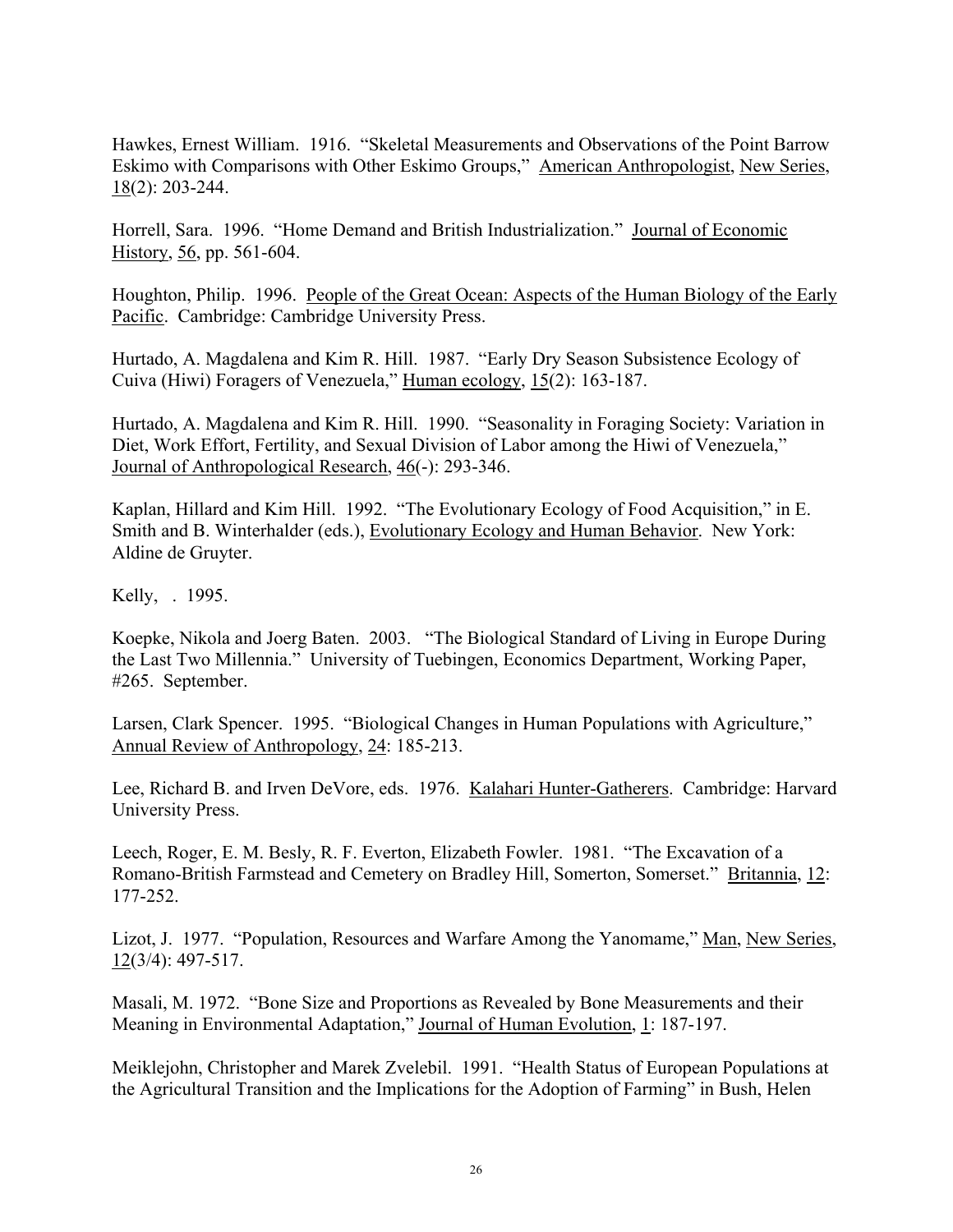and Marek Zvelebil, Health in Past Societies: Biocultural interpretations of human skeletal remains in archaeological contexts, BAR International Series, 567.

Mellink, Machteld J. and J Lawrence Angel. 1970. "Excavations at Karatas-Semayuk and Elmali, Lycia, 1969" American Journal of Archaeology, 74(3), (July): 245-259.

Nicholas, Stephen and Richard H. Steckel. 1991. "Heights and Living Standards of English Workers During the Early Years of Industrialization, 1770-1815" Journal of Economic History,  $51(4)$  (Dec.): 937-957.

Oliver, Douglas L. 1974. Ancient Tahitian Society. Volume 1: Ethnography**.** Honolulu: University Press of Hawaii.

Rathbone, Dominic. 1991. Economic Rationalism and Rural Society in Third-Century A. D. Egypt. Cambridge, Cambridge University Press.

Richards, Alan. 1982. Egypt's Agricultural Development, 1800-1980. Boulder, Colorado: Westview Press.

Sahlins, Marshall. 197-. Stone Age Economics.

Steckel, Richard H. (1995), "Stature and the Standard of Living," *Journal of Economic Literature, XXXIII (December), 1903-1940.* 

Steckel, Richard H. (2001), "Health and Nutrition in the PreIndustrial Era: Insights from a Millennium of Average Heights in Northern Europe," *NBER Working Paper No. 8542.*

Steckel, Richard H. and Roderick Floud (eds.), Health and Welfare during Industrialization. Chicago: University of Chicago Press, 1997.

Steckel, Richard H. and Jerome C. Rose (eds.). 2001. The Backbone of History: Health and Nutrition in the Western Hemisphere**.**

Vanderlint, . 1734.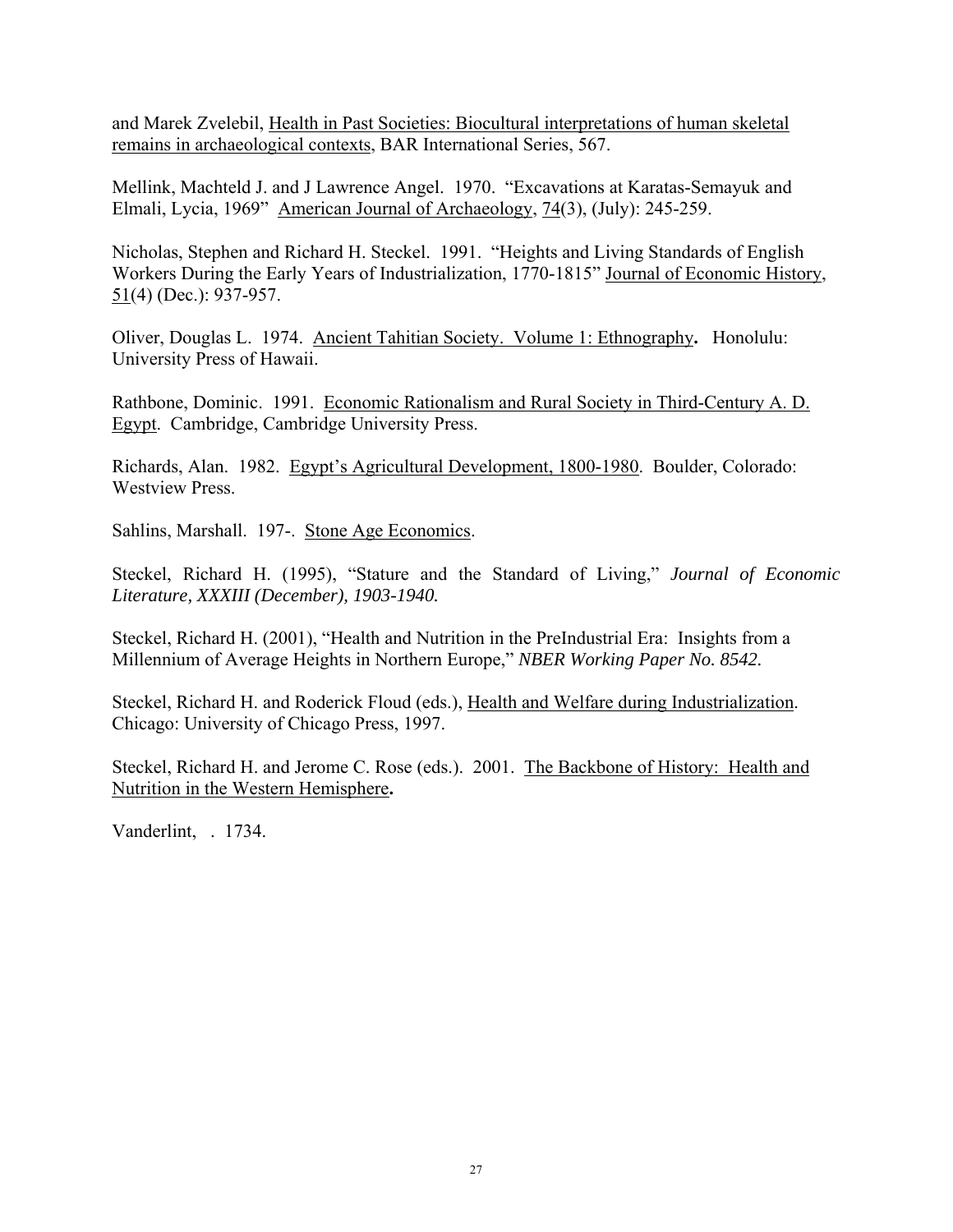| Category of Expenditure     | Vanderlint<br>(1734) | 1787-96<br>(Horrell) | 1840-54<br>(Horrell) | Assumed<br>here |
|-----------------------------|----------------------|----------------------|----------------------|-----------------|
| <b>Food and Drink:</b>      | 54.4                 | 75.4                 | 61.7                 | 68.0            |
| Farineous                   | 12.5                 | 37.8                 | 29.7                 | 31.0            |
| Meat                        | 16.7                 | 12.1                 | 12.1                 | 12.0            |
| Dairy                       | 8.4                  | 14.8                 | 8.7                  | 11.7            |
| Sugar and Honey             |                      | 4.2                  | 4.5                  | 4.4             |
| Beer                        | 12.5                 | 2.8                  | 1.7                  | 4.7             |
| Tea                         | $\overline{0}$       | 3.4                  | 2.2                  | 3.3             |
| Coffee                      | $\boldsymbol{0}$     | 0.0                  | 1.0                  | 0.0             |
| Salt                        |                      |                      |                      | 0.5             |
| Pepper                      |                      |                      |                      | 0.4             |
| Other Food                  | 4.2                  | 0.6                  | 2.3                  | 0.0             |
| Housing                     | 7.2                  | 5.3                  | 10.9                 | 10.0            |
| Fuel                        | 5.6                  | 4.4                  | 4.8                  | 5.0             |
| Light and Soap              | 4.2                  | 3.8                  | 5.2                  | 4.5             |
| Services                    | 8.2                  | 0.1                  | 2.5                  | 2.5             |
| Tobacco                     | $\overline{0}$       | 0.0                  | 0.7                  | 0.0             |
| Other (Clothing, Bed linen) | 20.5                 | 11.0                 | 14.2                 | 10.0            |

# **Table 1: Percent Expenditure by Category for English Manual Workers before 1869**

Sources: Horrell (1996), pp. 568-9, 577. Vanderlint (1734), pp. 76-77.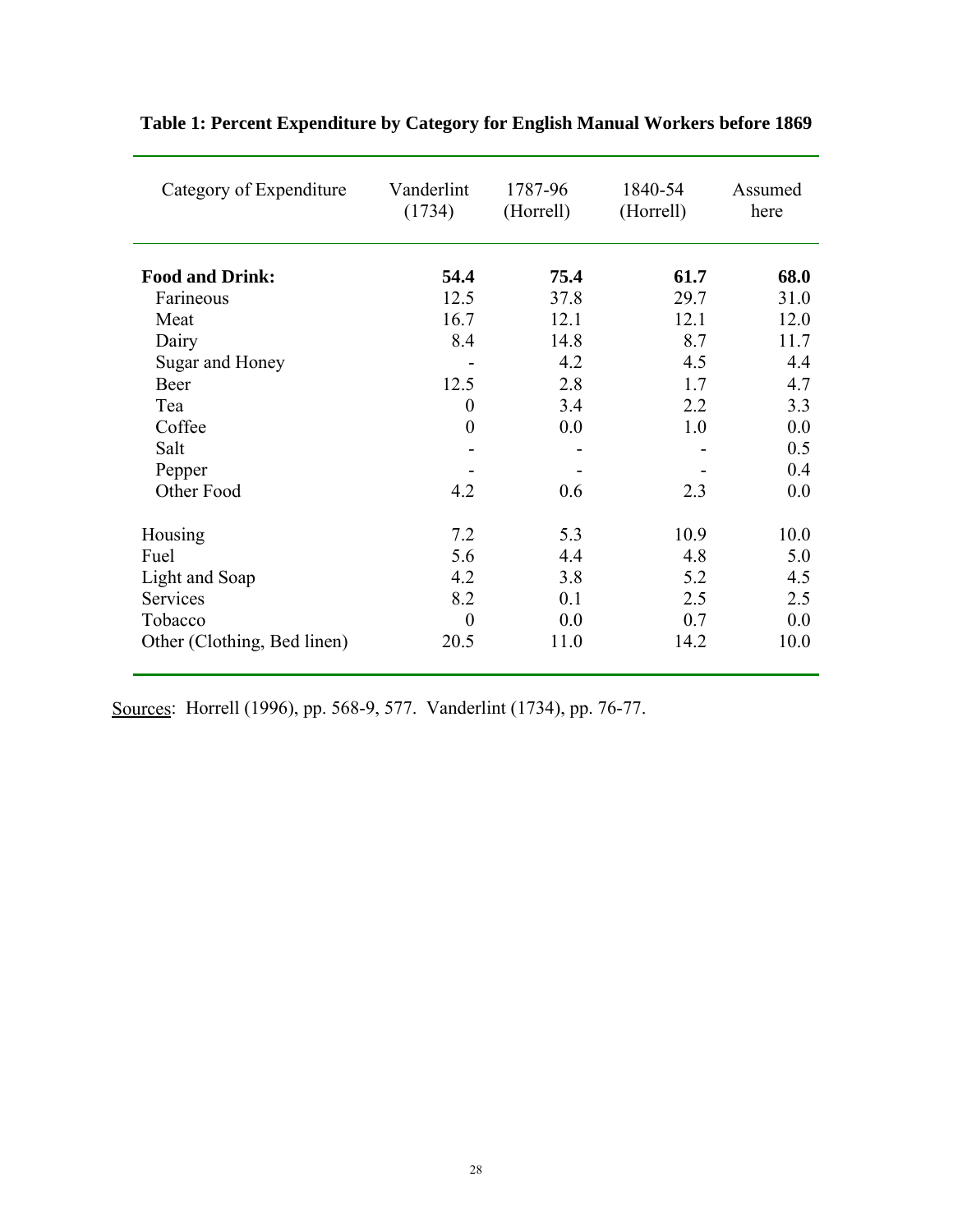| Country        | Year  | Income per capita (1992 \$) |
|----------------|-------|-----------------------------|
| UK             | 1992  | 16,302                      |
| Mexico         | 1992  | 7,867                       |
| Bulgaria       | 1992  | 6,774                       |
| Iran           | 1992  | 4,161                       |
| South Africa   | 1992  | 3,885                       |
| <b>England</b> | 1860s | 2,982                       |
| Indonesia      | 1992  | 2,601                       |
| <b>England</b> | 1400s | 2,382                       |
| <b>England</b> | 1760s | 2,359                       |
| Egypt          | 1992  | 2,274                       |
| <b>Bolivia</b> | 1992  | 2,066                       |
| India          | 1992  | 1,633                       |
| <b>England</b> | 1300s | 1,464                       |
| Ghana          | 1992  | 1,249                       |
| Kenya          | 1992  | 1,176                       |
| Nigeria        | 1992  | 1,132                       |
| Malawi         | 1992  | 607                         |
| Chad           | 1992  | 504                         |

**Table 2: GDP per Capita in England Relative to Modern Economies.** 

Note: All incomes have been converted into what they could buy in terms of 1992 dollars.

Source: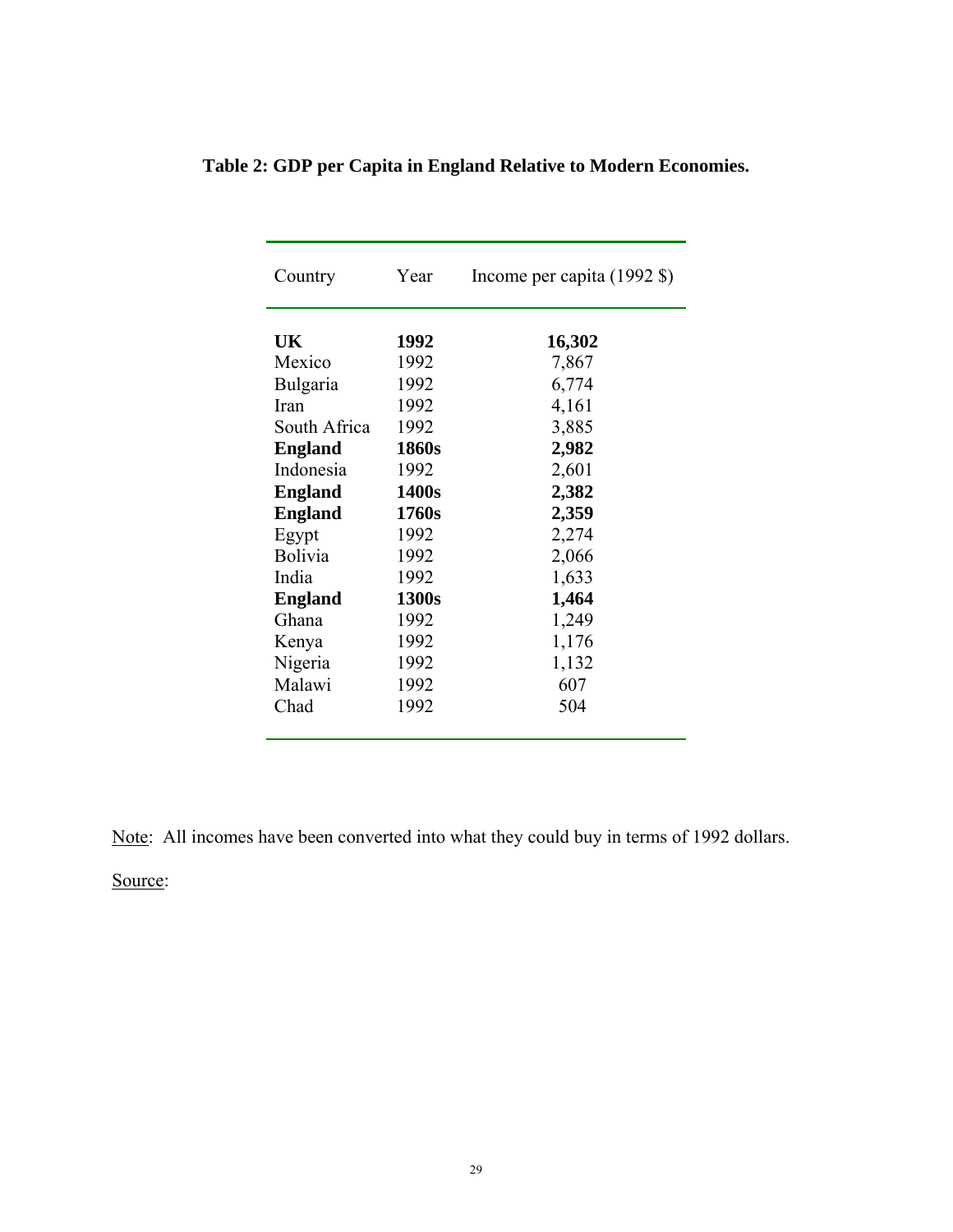| Location       | Period    | Day Wage (in<br>lbs of wheat<br>flour) |
|----------------|-----------|----------------------------------------|
| Roman Egypt    | c. 250 AD | 8.0                                    |
| Egypt          | 1900-1914 | 8.3                                    |
| Egypt          | 1930s     | 7.8                                    |
| Egypt          | 1960s     | 9.0                                    |
| England        | 1800-09   | 9.2                                    |
| India - Behar  | 1900-09   | 5.0                                    |
| India – Deccan | 1900-09   | 4.9                                    |
| India - Punjab | 1900-09   | 12.3                                   |

# **Table 3: Wages measured in Wheat Equivalents**

Sources: Egypt, Rathbone (1991), Richards (1982). England, Clark (2001). India,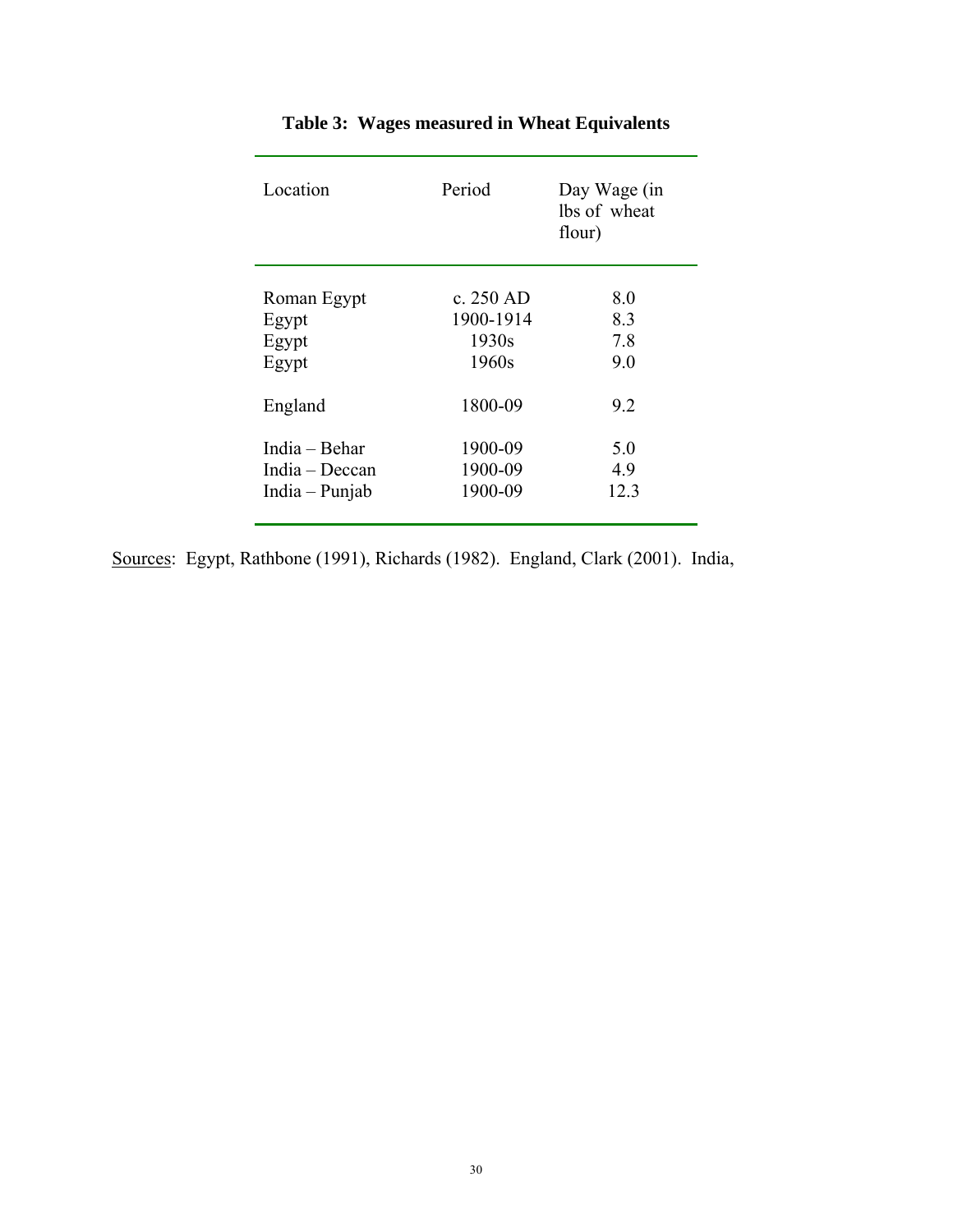| Period    | Location                        | Ages          | Average<br>Height (cm) Height (in) | Average | Numbers of Observations,<br><b>Notes</b> |
|-----------|---------------------------------|---------------|------------------------------------|---------|------------------------------------------|
| 1800-30   | UK <sup>a</sup>                 |               | 170.7                              | 67.2    |                                          |
| 1770-1815 | English <sup>b</sup>            | 23-49         | 166.0                              | 65.4    | <b>Convicts Transported</b>              |
| 1830-50   | Netherlands <sup>a</sup>        |               | 164.0                              | 64.6    |                                          |
| 1800-20   | France <sup>a</sup>             |               | 164.1                              | 64.6    |                                          |
| 1830-50   | Sweden <sup>a</sup>             |               | 168.0                              | 66.1    |                                          |
| 1800-20   | USA <sup>a</sup>                |               | 173.0                              | 68.1    |                                          |
| 1868-80   | Japan <sup>a</sup>              |               | 155.3                              | 61.1    |                                          |
| 1769      | Tahiti <sup>c</sup>             | <b>Adults</b> | $174.0*$                           | 68.5    |                                          |
| 1842-4    | Bihar <sup>d</sup>              | 24-40         | 161.0                              | 63.4    | 1,016 Immigrants to Mauritius            |
| 1859-71   | Bihar <sup>d</sup>              | 24-40         | 162.3                              | 63.9    | 2,494 Immigrants to Mauritius            |
| 1965-6    | Bihar <sup>d</sup>              | 24-40         | 162.3                              | 63.9    | 2,668                                    |
| 1843      | South India <sup>d</sup>        | 24-40         | 162.8                              | 64.1    | 109 Immigrants to Mauritius              |
| 1869-73   | South India <sup>d</sup>        | 24-40         | 163.3                              | 64.3    | 546 Immigrants to Mauritius              |
| 1961-3    | South India <sup>d</sup>        | 24-40         | 163.3                              | 64.3    | 6,791                                    |
| 1988-90   | South India <sup>d</sup>        | 25-39         | 163.6                              | 64.4    | 2,398                                    |
|           |                                 |               |                                    |         |                                          |
| 1969      | Kunge<br>Hiwif                  | $21 - 40$     | 163                                | 64.1    | 33                                       |
| 1985      |                                 | <b>Adults</b> | 154                                | 60.6    | 62                                       |
| 1980s     | Achef                           | <b>Adults</b> | 161                                | 63.4    |                                          |
| 1970s     | Anbarra <sup>g</sup>            | Aduts         | 170                                | 66.9    |                                          |
| 1910      | Alaskan<br>Eskimo <sup>h</sup>  | Adults        | 168                                | 66.1    |                                          |
| 1906      | Canadian<br>Eskimo <sup>h</sup> | Adults        | 162                                | 63.8    | Southampton Island                       |

### **Table 4: Estimated Average Height of Adult Males by Period.**

Notes: \*See the text for the method of estimation.

Sources: <sup>a</sup>Steckel and Floud (1997), p. 425. <sup>b</sup>Nicholas and Steckel (1991), Table 5, p. 946.  $\text{c}^{\text{c}}$ Banks (1962), p. 334.  $\text{d}^{\text{d}}$ Brennan, McDonald and Shlomowitz (1997), p. 220.  $\text{c}^{\text{c}}$ Lee and DeVore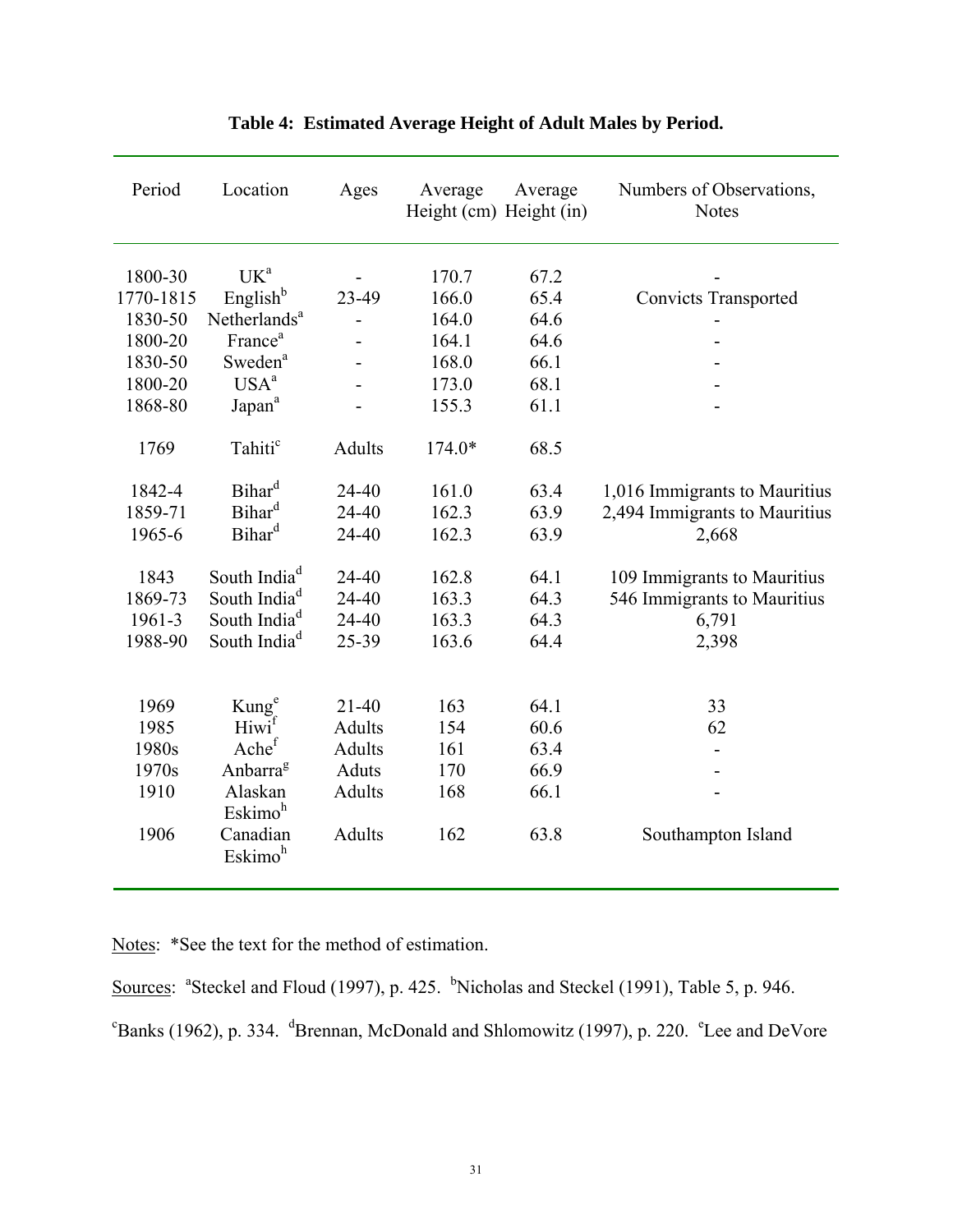(1976), p. 172. <sup>f</sup>Hurtado and Hill (1987), p. 180-182. <sup>g</sup>Kelly (1995), p. 102. <sup>h</sup>Hawkes (1916), p. 207.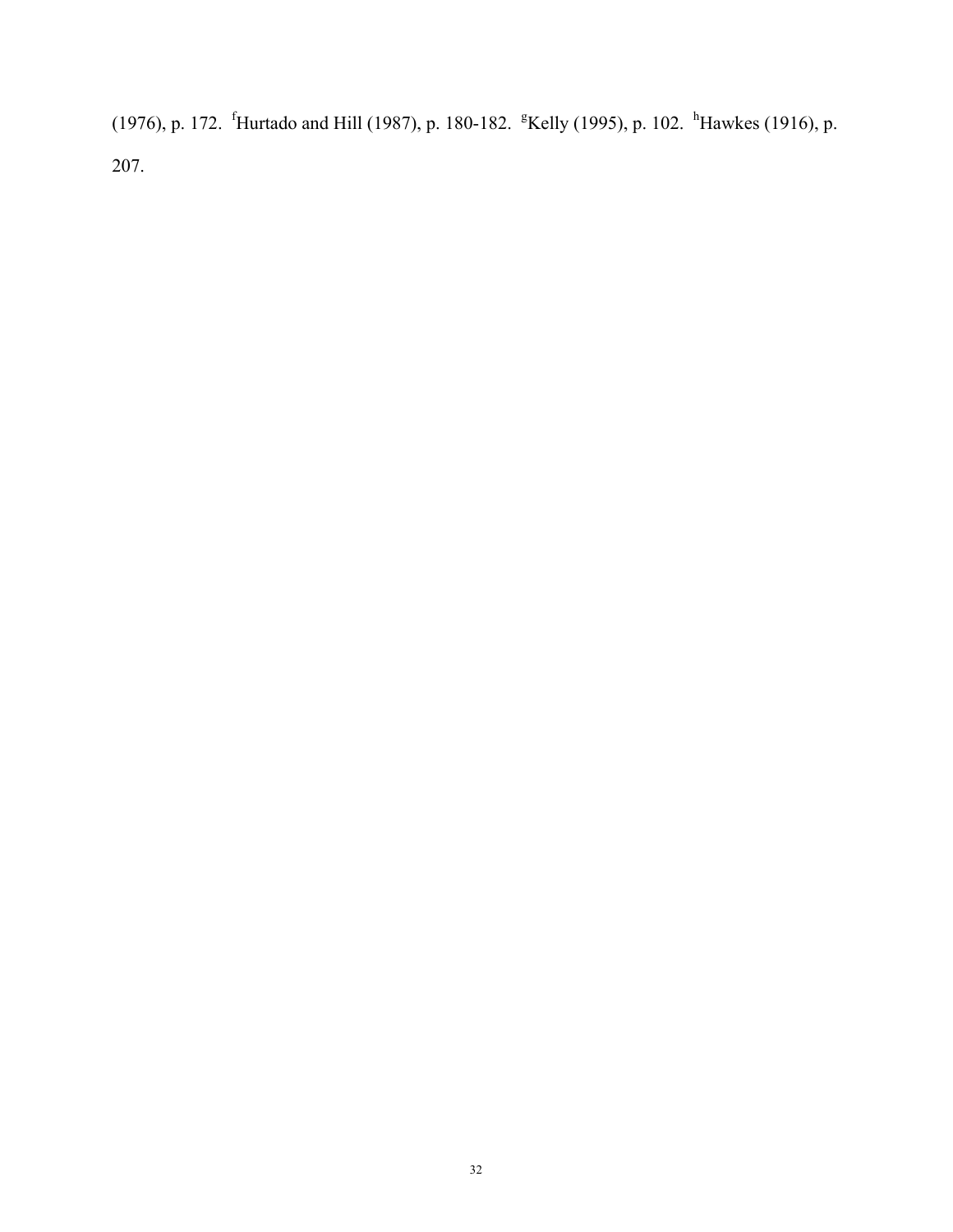| Period                                     | Location                | Observations | Average<br>Height (cm) | Average Height<br>(in) |
|--------------------------------------------|-------------------------|--------------|------------------------|------------------------|
| Mesolithic <sup>a</sup>                    | Europe                  | 82           | 167.7                  | 66.0                   |
| Neolithic <sup>a</sup>                     | Europe                  | 190          | 167.3                  | 65.9                   |
| Neolithic <sup>1</sup>                     | Denmark                 | 103          | 173.2                  | 68.2                   |
| Pre-Dynastic <sup>b</sup>                  | Egypt                   | 60           | 165.0                  | 65.0                   |
| Dynastic <sup>b</sup>                      | Egypt                   | 126          | 166.0                  | 65.4                   |
| $2500$ BC $\textdegree$                    | Turkey                  | 72           | 166.3                  | 65.5                   |
| $1700$ BC <sup>d</sup>                     | Lerna, Greece           | 42           | 166.3                  | 65.5                   |
| 2000-1000BC <sup>e</sup>                   | Harappa, India          |              | 169.2                  | 66.6                   |
| $1450$ AD <sup>h</sup>                     | Marianas                | 30           | 173.0                  | 68.1                   |
| 1650 AD <sup>h</sup>                       | Easter Island           | 14           | 172.8                  | 68.0                   |
| $1500 - 1750$ AD <sup>h</sup>              | New Zealand             | 124          | 173.6                  | 68.3                   |
| $1450$ AD <sup>h</sup>                     | Taumako                 | 40           | 175.0                  | 68.9                   |
| 1400-1800 $ADh$                            | Hawaii                  |              | 173.0                  | 68.1                   |
| $17^{th}$ -18 <sup>th</sup> C <sup>g</sup> | <b>Holland</b>          | 143          | 166.5                  | 65.6                   |
| $18^{th}$ $C^g$                            | <b>Norway</b>           | 1,956        | 165.3                  | 65.1                   |
| $18-19^{th}$ C <sup>g</sup>                | <b>England</b> (London) | 211          | 170.3                  | 67.0                   |
|                                            |                         |              |                        |                        |

### **Table 5: Estimated Average Height from Skeletal Remains by Period.**

Sources: <sup>a</sup>Meiklejohn and Zvelebil (1991), p. 133. <sup>b</sup>Masali (1972). <sup>c</sup>Mellink and Angel (1970). <sup>d</sup>Angel (1971). <sup>e</sup>----- . <sup>g</sup>Steckel (2001). <sup>h</sup>Houghton (1996), pp. 43-45. <sup>i</sup>Bennike (1985), pp. 51-2.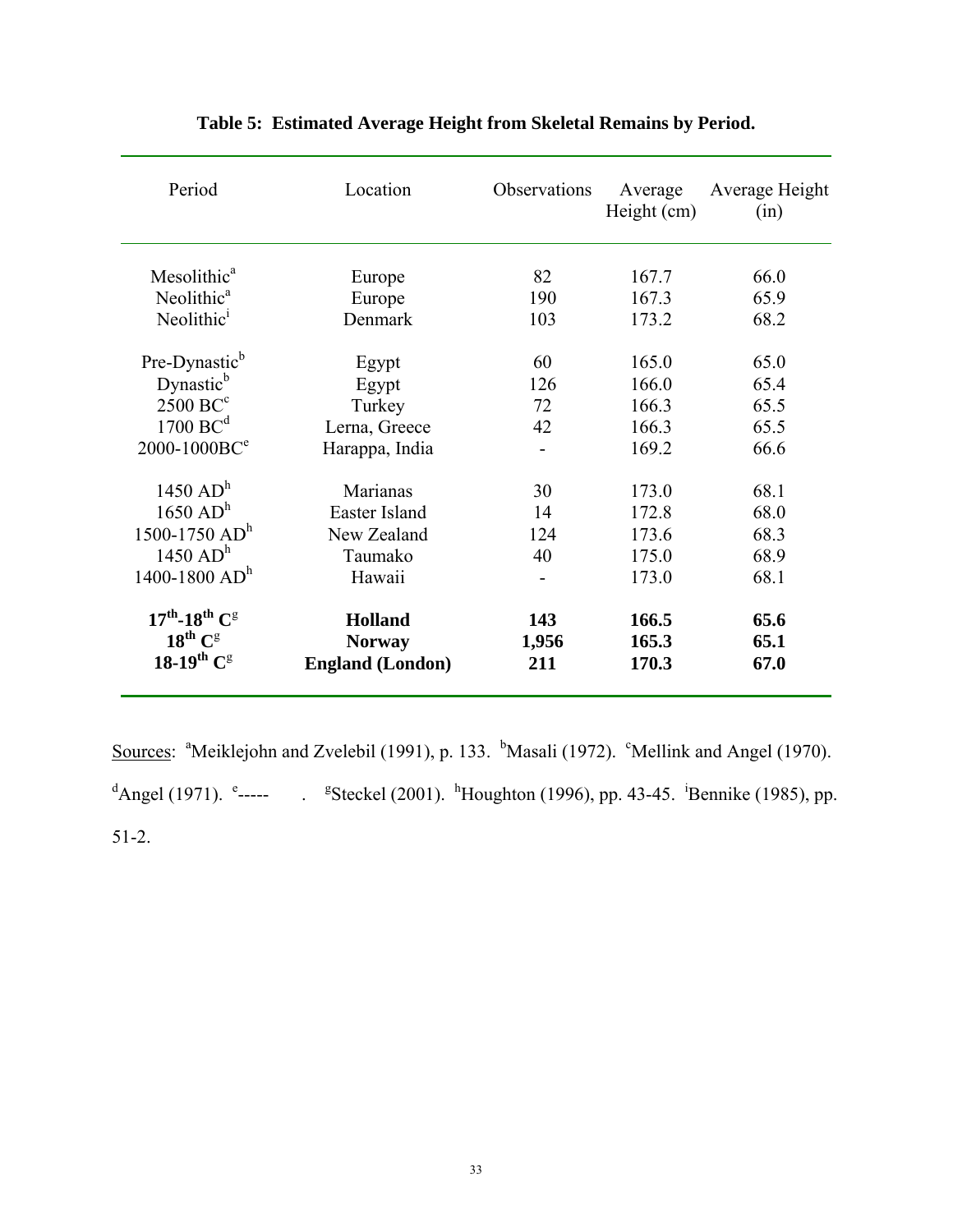| Group                              | Cereals<br>and<br>Pulses<br>$(\%)$ | Sugar<br>$(\%)$ | Milk, milk<br>products,<br>and fats<br>$(\%)$ | Meat,<br>fish and<br>eggs $(\% )$ | Alcohol<br>$(\%)$ |
|------------------------------------|------------------------------------|-----------------|-----------------------------------------------|-----------------------------------|-------------------|
| Agricultural Laborers, India, 1950 | 83.3                               | 1.6             | 3.7                                           | 1.7                               | 0.8               |
| England, Farm Laborers, 1787-96    | 60.6                               | 4.7             | 14.8                                          | 13.6                              | 1.3               |
| England, Urban Laborers, 1787-96   | 50.1                               | 5.6             | 19.6                                          | 16.0                              | 2.7               |
| England, Harvest Workers, 1250-99  | 48.0                               | 0.0             | 20.4                                          | 19.8                              | 11.8              |
| England, Harvest Workers, 1300-49  | 39.7                               | 0.0             | 21.3                                          | 21.7                              | 17.0              |
| England, Harvest Workers, 1350-99  | 20.8                               | 0 <sub>0</sub>  | 15.5                                          | 39.8                              | 24.0              |
| England, Harvest Workers, 1400-49  | 18.3                               | 0.0             | 9.7                                           | 36.7                              | 34.3              |

# **Table 6: Share of Different Products in Food and Alcohol Consumption**

Source: Clark, Huberman and Lindert (1995). Dyer (19--).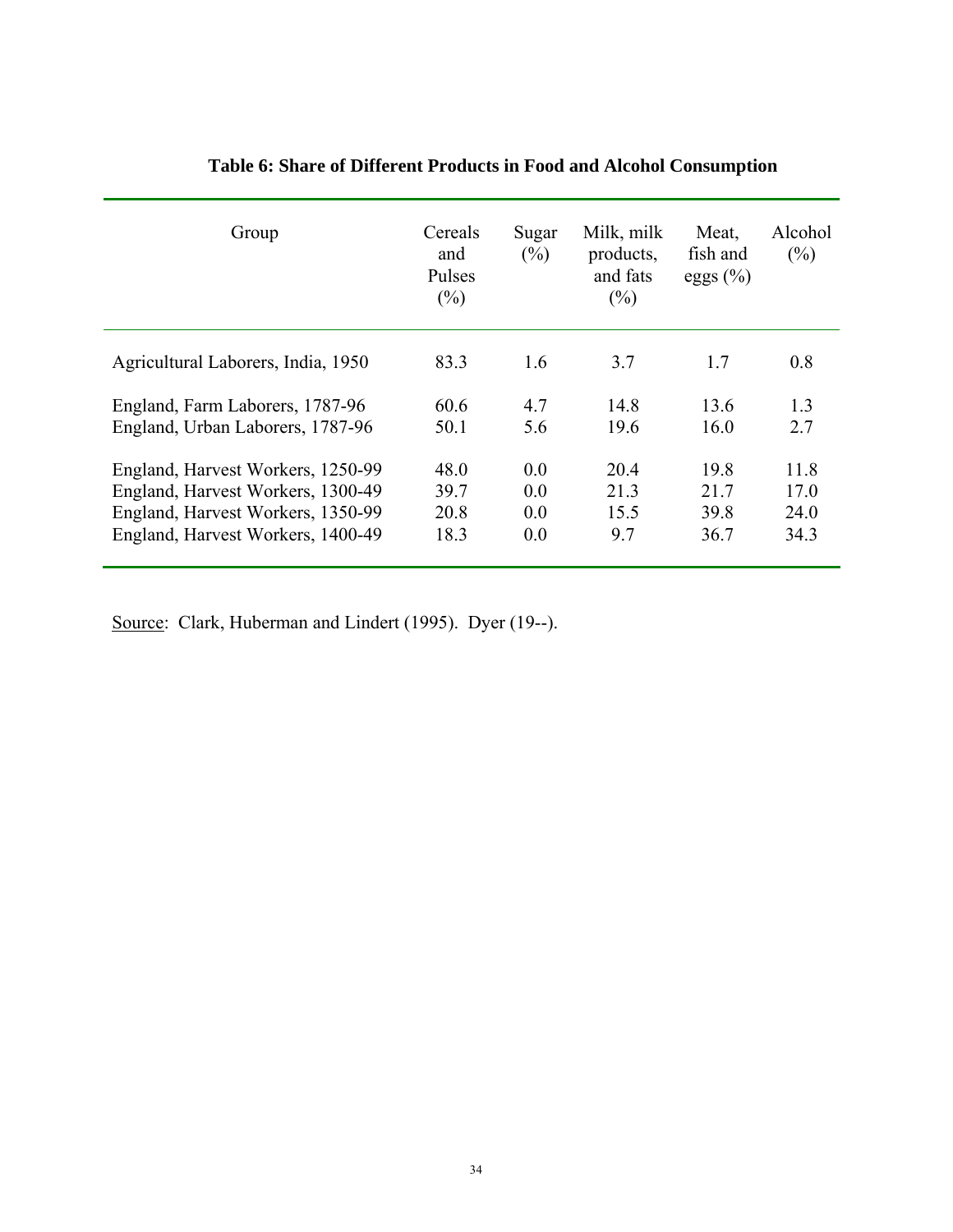| Group                                                                 | Food and<br>Alcohol<br>$(\%)$ | Fuel and<br>Light<br>$(\%)$ | Housing<br>$(\%)$ | Clothing<br>and<br>Footwear<br>$(\%)$ | Other<br>$(\%)$ |
|-----------------------------------------------------------------------|-------------------------------|-----------------------------|-------------------|---------------------------------------|-----------------|
| Agricultural Laborers, India, 1950<br>India, All Rural families, 1949 | 86.0<br>72.2                  | 1.1<br>3.5                  | 0.8<br>0.6        | 6.3<br>13.4                           | 8.8<br>13.0     |
| England, Farm Laborers, 1787-96                                       | 77.0                          | 8.8                         | 6.0               | 8.2                                   | 0.1             |
| England, Farm Laborers, 1840-54                                       | 68.6                          | 7.8                         | 10.1              | 11.7                                  | 1.7             |
|                                                                       |                               |                             |                   |                                       |                 |

# **Table 7: Share of different items in consumption**

Sources: Clark (2001),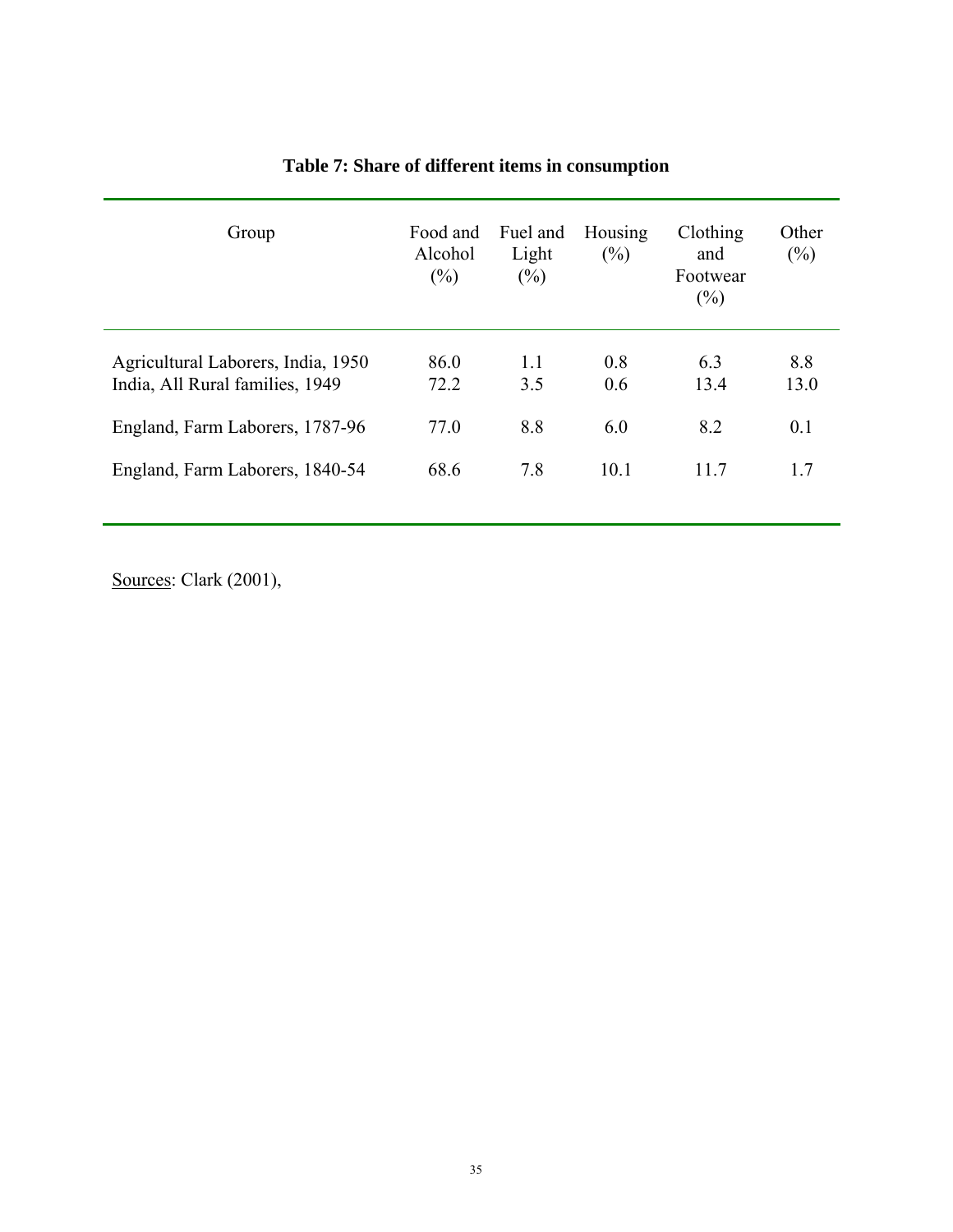| Occupation                                  | <b>Number</b>  | Share $(\% )$ |
|---------------------------------------------|----------------|---------------|
| Yeoman                                      | 238            |               |
| Husbandman                                  | 77             |               |
| Shepherd                                    | 13             |               |
| Fisherman                                   | $\overline{3}$ |               |
| <b>All Farm and Fishing</b>                 | 336            | 63.4          |
| Innkeeper                                   | $\overline{4}$ |               |
| <b>All Food Production and Distribution</b> | 17             | 3.2           |
| Clothier                                    | 19             |               |
| Weaver                                      | 17             |               |
| Tailor                                      | 16             |               |
| <b>All Clothing</b>                         | 80             | 15.1          |
| Carpenter/Joiner                            | 14             |               |
| <b>All Building</b>                         | 35             | 6.6           |
| <b>All Occupations</b>                      | 530            | 100           |

# **Table 8: The Occupation Distribution of Male Testators, Suffolk, 1620-35**

Sources: Allen (1989), Nesta (1987).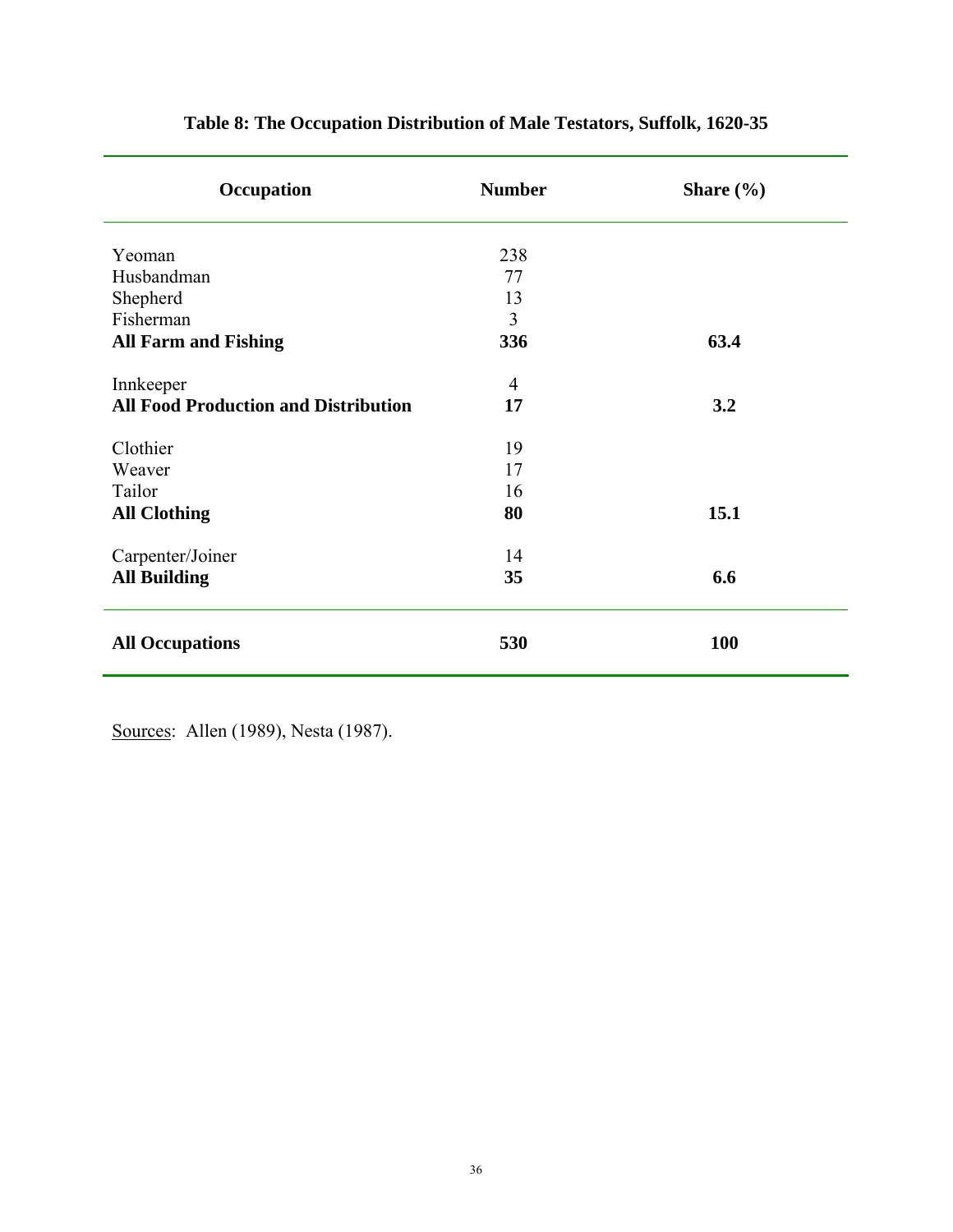### **Table 9: Food Consumption per Capita, Forager and Subsistence Societies Versus England**

| Group                               | Years   | <b>Consumers</b> | Kcal./day | g. Protein/day |
|-------------------------------------|---------|------------------|-----------|----------------|
| England, farm laborers <sup>a</sup> | 1787-96 | All              | 1,508     |                |
| Ache, Paraguay <sup>b</sup>         | 1980s   | All              | 3,827     |                |
| Aruni, New Guinea <sup>d</sup>      | 1966    | All              | 2,390     |                |
| Bayano Cuna, Panama <sup>f</sup>    | 1960-1  | All              | 2,325     | 49.7           |
| Hiwi, Venezuela <sup>b</sup>        | 1980s   | All              | 1,705     |                |
| !Kung, Botswana <sup>b</sup>        | 1960s   | All              | 2,355     |                |
| Shipibo, Peru <sup>e</sup>          | 1971    | All              | 1,665     |                |
| Yanomame, Brazil <sup>c</sup>       | 1974    | All              | 1,637     | 65.5           |

**in 1800** 

Source:  $^a$  Clark, Huberman and Lindert (1995), p. 223.  $^b$ Hurtado and Hill (1987), p. 183. Hurtado and Hill (1990), p. 316. Clizot (1977), p. 508-512 (counting everyone aged 3 and above as a consumer). <sup>d</sup>Waddell (1972), p. 126. <sup>e</sup>Bergman (1980), p. 205. <sup>f</sup>Bennett (1962), p. 46.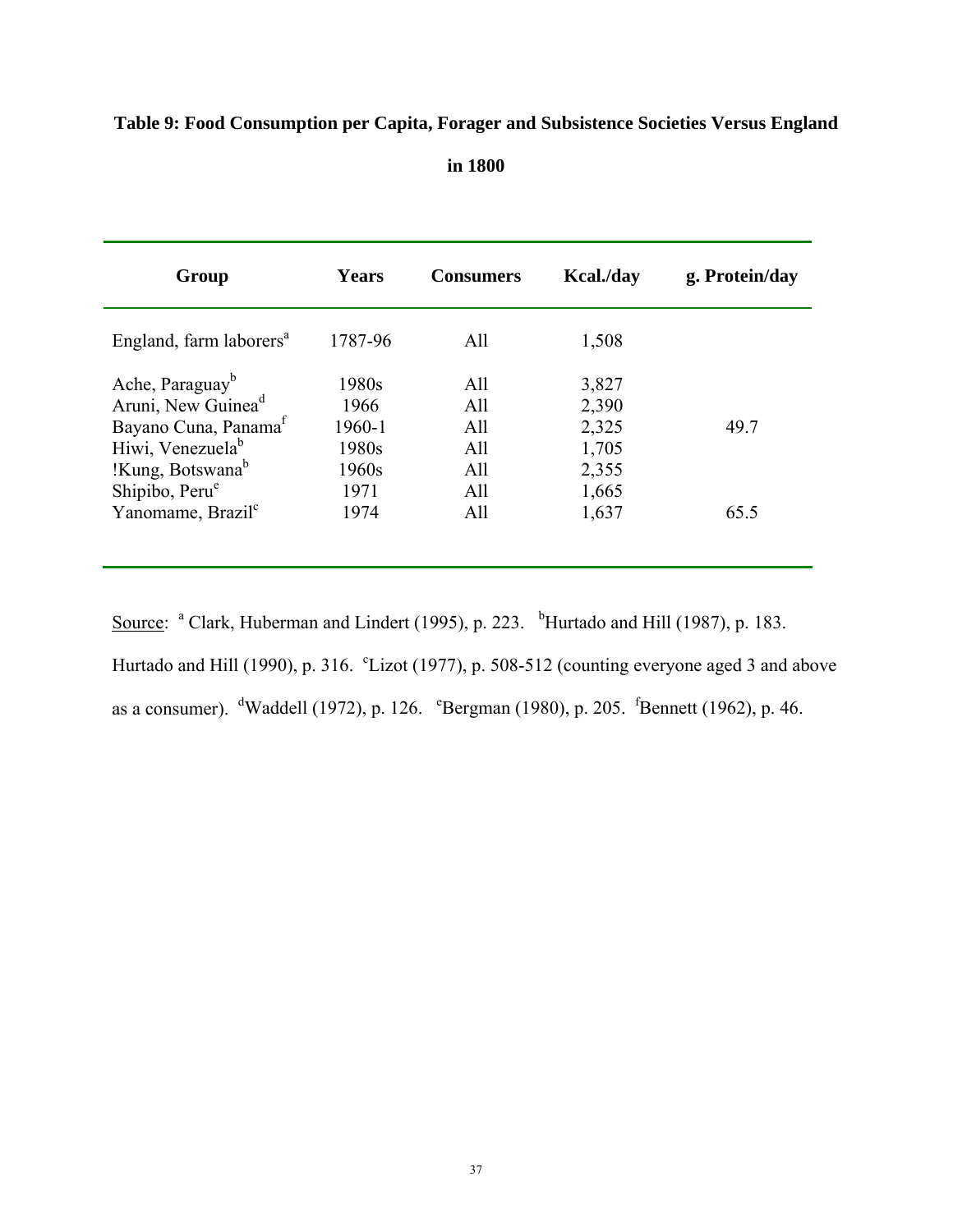| Group                                                                                                                                                                                                                                                                        | Location                                                                                                                                              | Staple Foods                                                                                                                                                                                    | Total<br>Hours/Adult<br>Male/Day                            | Kilocalories<br>per hour                                                                           |
|------------------------------------------------------------------------------------------------------------------------------------------------------------------------------------------------------------------------------------------------------------------------------|-------------------------------------------------------------------------------------------------------------------------------------------------------|-------------------------------------------------------------------------------------------------------------------------------------------------------------------------------------------------|-------------------------------------------------------------|----------------------------------------------------------------------------------------------------|
| Ache <sup>a</sup><br>Ache <sup>a</sup><br>Hiwi <sup>b</sup><br>Hiwi <sup>b</sup><br>Kantu <sup>c</sup><br>Kayapo <sup>d</sup><br>Machiguenga <sup>e</sup><br>Mikea <sup>f</sup><br>Mikea <sup>f</sup><br>Shipibo <sup>g</sup><br>Tatuyo <sup>h</sup><br>Xavante <sup>1</sup> | Paraguay<br>Paraguay<br>Venezuela<br>Venezuela<br>Indonesia<br><b>Brazil</b><br>Peru<br>Madagascar<br>Madagascar<br>Peru<br>Columbia<br><b>Brazil</b> | Game (men)<br>Palm fiber and shoots (women)<br>Game (men)<br>Roots (women)<br>Dry Rice<br>Manioc<br>Shifting cultivation maize<br>Tuber foraging<br>Banana, Maize, Beans, Manioc<br>Rice/Manioc | 6.9<br>3.0<br>3.9<br>6.0<br>7.4<br>7.4<br>3.4<br>7.6<br>5.9 | 1,340<br>2,630<br>3,735<br>1,125<br>4,500<br>17,600<br>4,984<br>110,000<br>1,770<br>7,680<br>7,100 |
| Foragers,<br>average                                                                                                                                                                                                                                                         |                                                                                                                                                       |                                                                                                                                                                                                 | 5.7                                                         | $*4,750$                                                                                           |
| England, $1800^{\circ}$                                                                                                                                                                                                                                                      |                                                                                                                                                       | Wheat, milk, meats                                                                                                                                                                              | 9.0                                                         | 2,600                                                                                              |

### **Table 10: Kilocalories produced per worker-hour, Forager and Subsistence Societies**

**versus England, 1800** 

Notes: \*Median of groups.

Sources:  $\mathrm{a}^*$ Kaplan and Hill (1992).  $\mathrm{b}^*$ Hurtado and Hill (1987), p.178.  $\mathrm{c}^*$ Dove (1984), p. 99.  $\mathrm{d}^*$ ---

<sup>e</sup>----- <sup>f</sup>Tucker (2001), p. 183. <sup>g</sup>Bergman (1980), p. 133.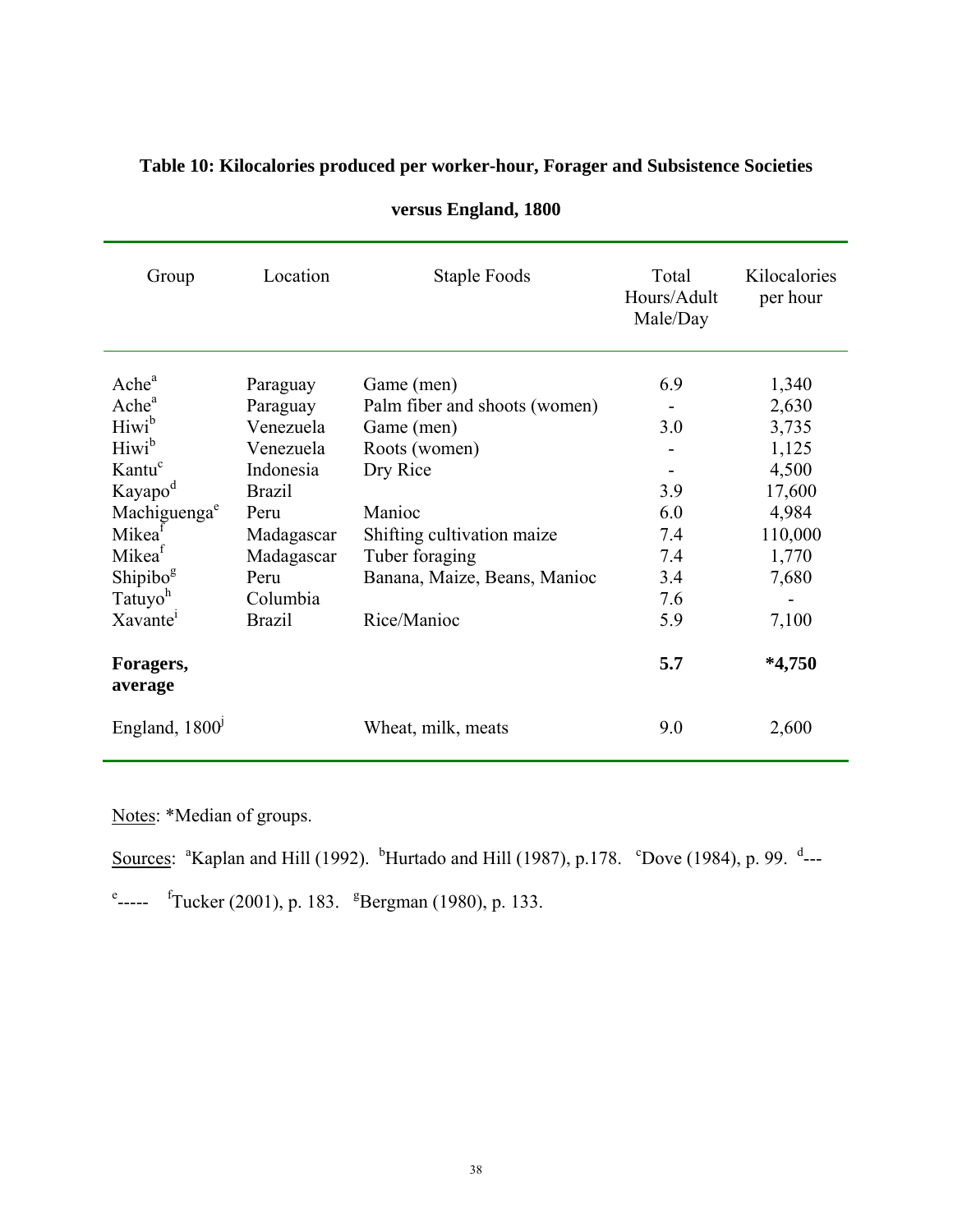

**Figure 1: Real Wages, Building Workers, England, 1209-2000**

Notes: 1800-9 set equal to 100.

Source: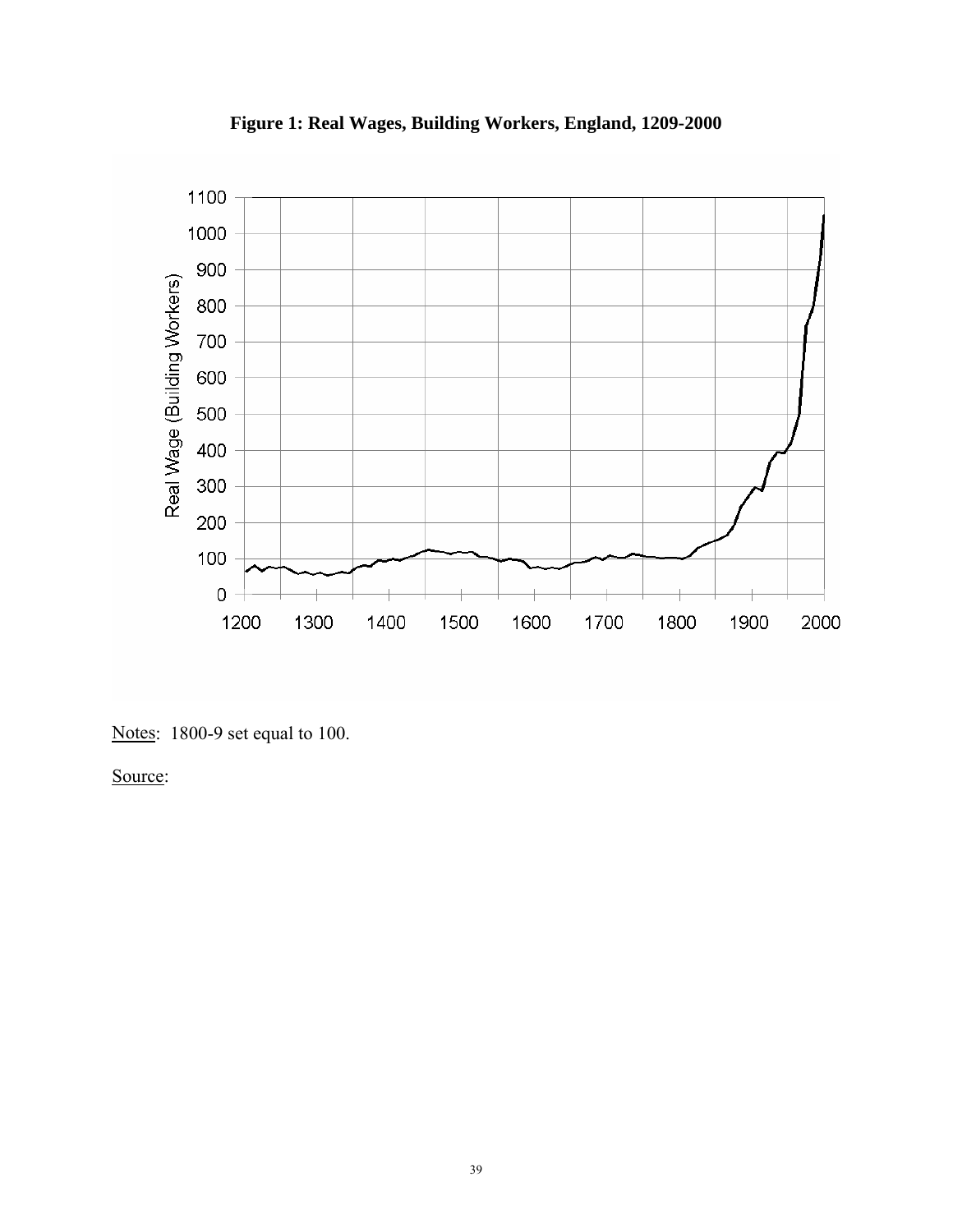

**Figure 2: GDP per person in pre-industrial England versus modern India**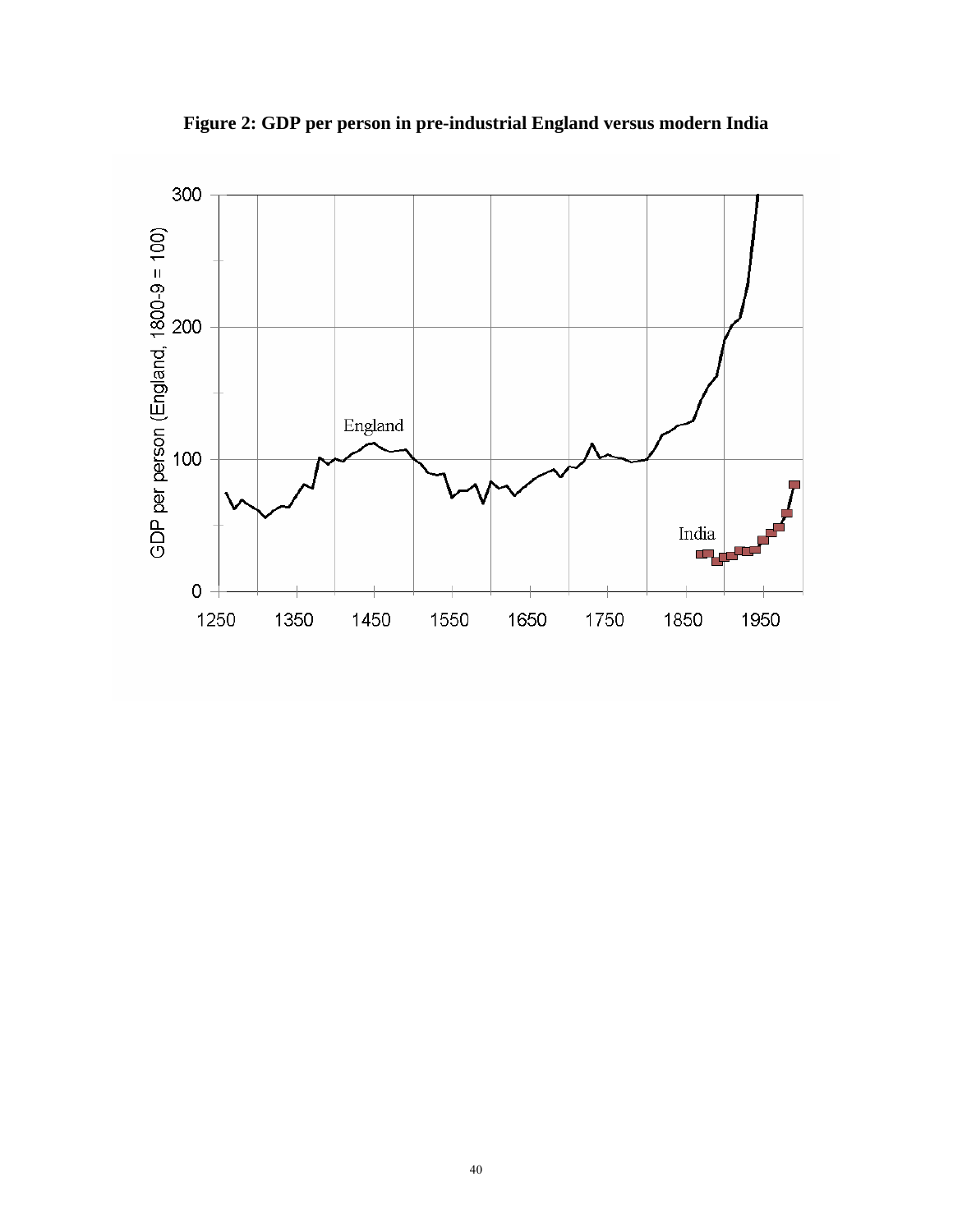



Source: Koepke and Baten (2003), Steckel (2001), figures 3 and 4.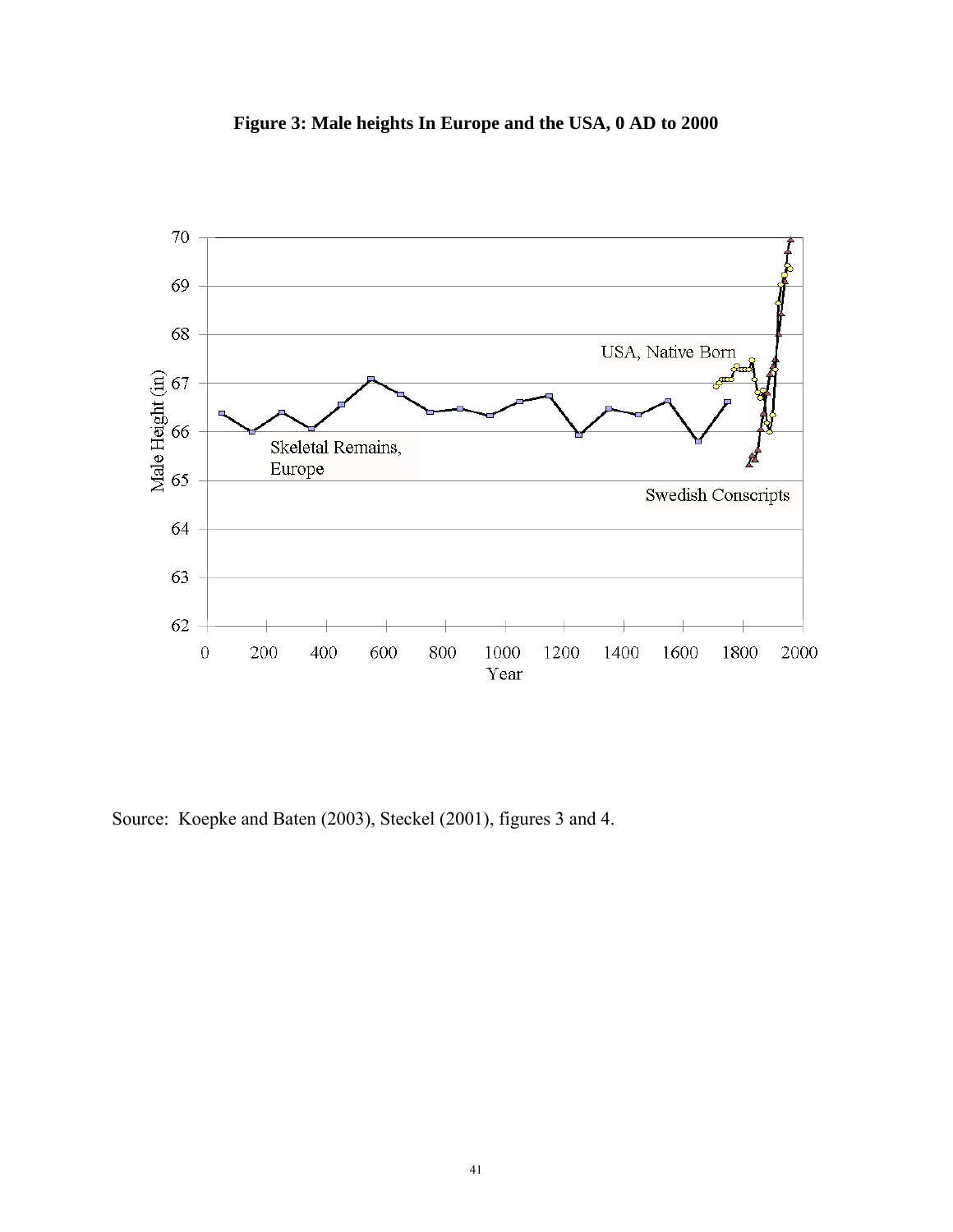

**Figure 4: The Effects of the Transition to Agriculture**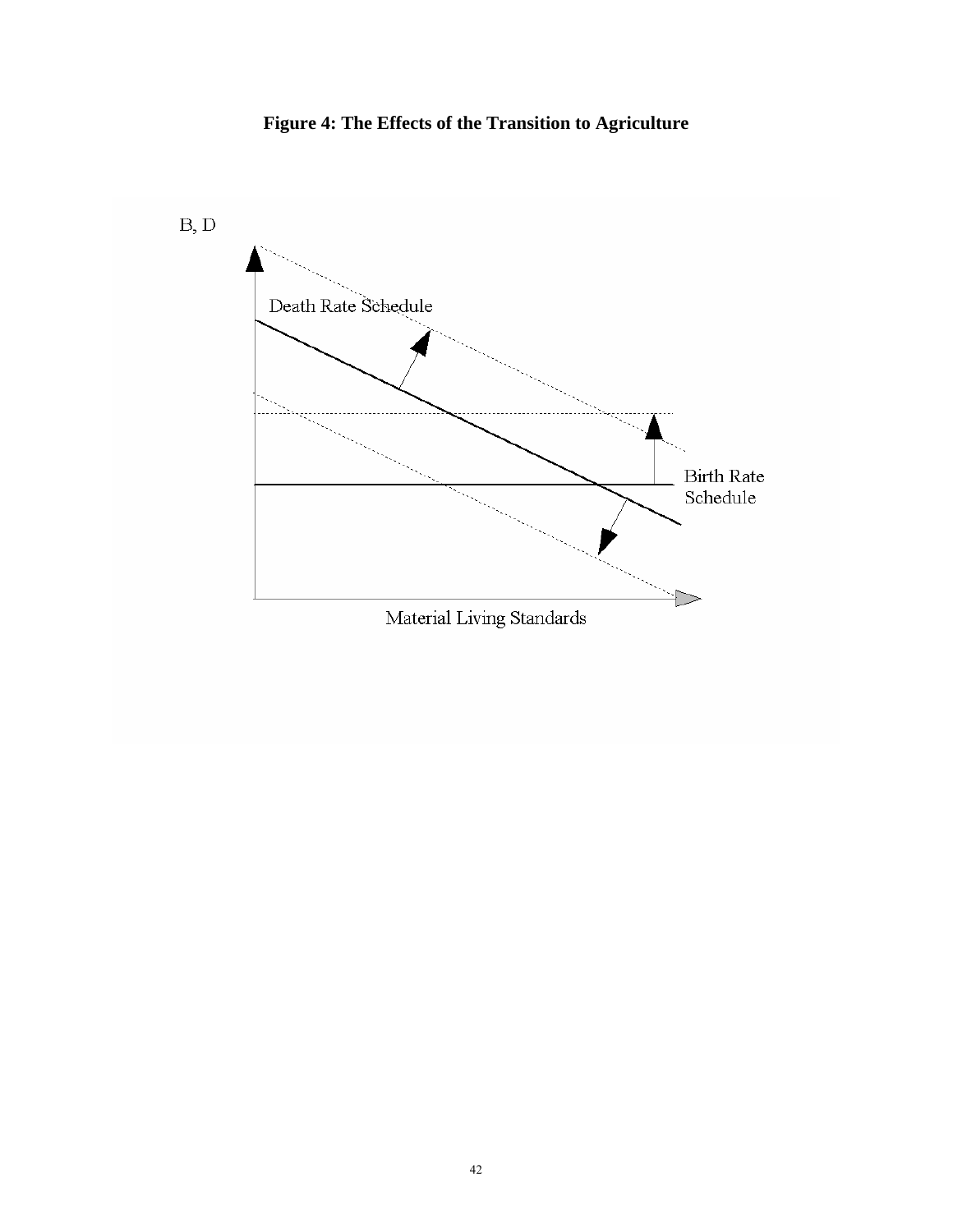# **Figure 5: Engel Curves for different goods**